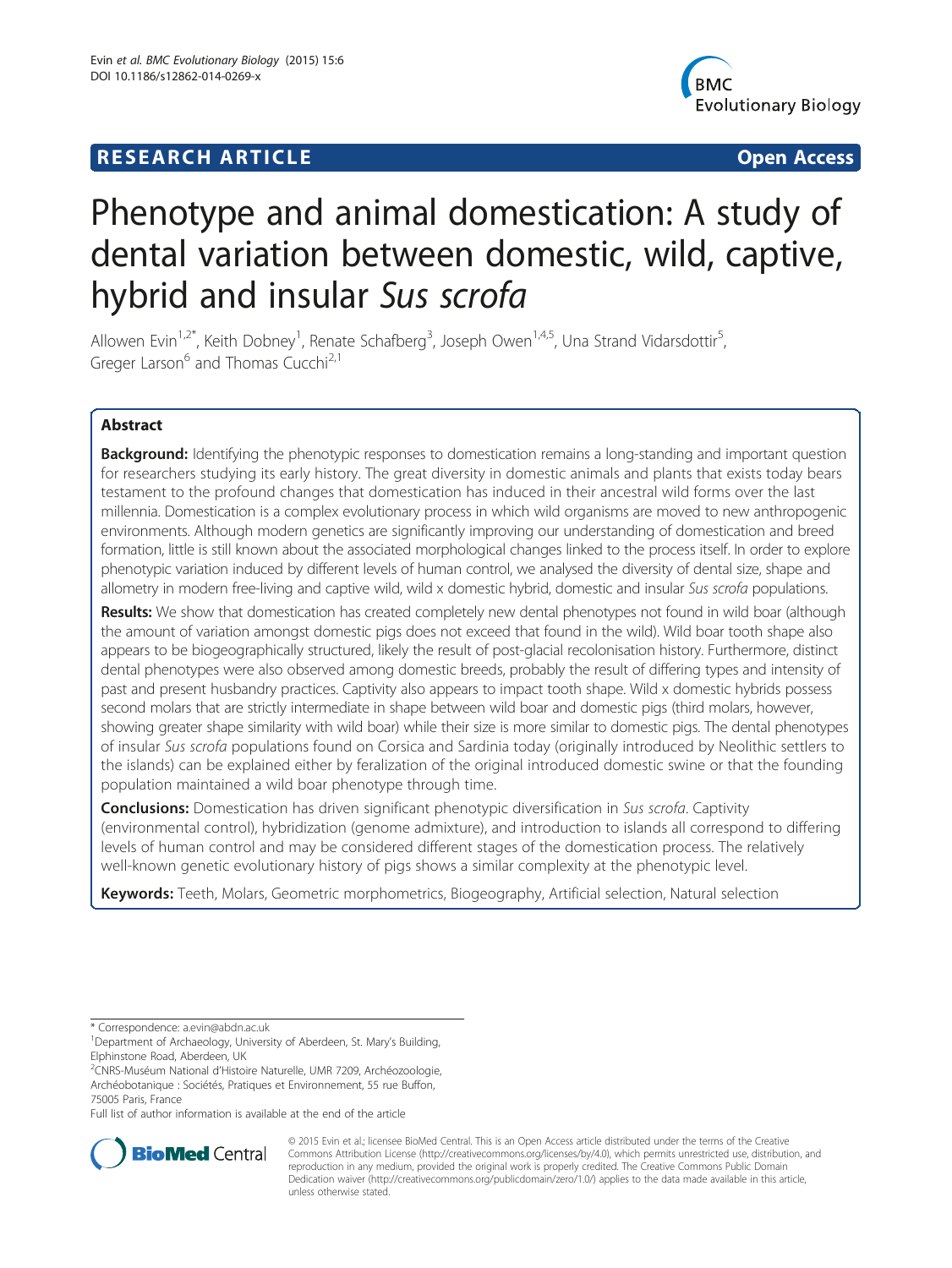#### Background

Understanding the evolutionary mechanisms involved in the process of domestication provides crucial insights into how wild animals and plants have been shaped over time by varying degrees of human intervention and control. Experiments and studies on domesticated animals have long been of interest to evolutionary biologists and indeed played a pivotal role in Darwin's initial development of the theory of natural selection (e.g. [[1\]](#page-13-0)). Darwin contrasted the process of artificial selection by humans with that of natural selection in the wild [[2\]](#page-13-0) and, in doing so, highlighted the general evolutionary mechanisms that led to past and present phenotypic diversity between wild and domestic organisms. Thus, for the last 150 years, distinguishing between the phenotypic responses brought about by artificial selection induced by domestication from those due to natural selection in the wild has been a major challenge for both evolutionary biologists and archaeologists alike.

With its wild ancestral form (Sus scrofa Linnaeus, 1758) widely distributed throughout Eurasia, wild boar is an excellent taxa in which to study the geographic origins of its domestication and subsequent dispersal with early farmers. Whilst numerous genetic studies have greatly improved our understanding of such fundamentally important questions (e.g. [\[3](#page-13-0)-[5](#page-13-0)]), little, however, is known about the related morphological changes involved in the domestication process beyond the well-studied phenomenon of size reduction [\[6](#page-13-0)].

The complex nature of domestication means that there is not a simple dichotomy between wild and domestic forms (e.g. [\[7](#page-13-0)]). For the purpose of animal domestication studies, five distinct categories have been described: i.e. wild, captive wild, domestic, cross-breeds and feral [[8,9\]](#page-13-0).

Wild forms are primarily subject to natural selection, although the action of past demographic events and artificial selection induced by game management or habitat destruction cannot be excluded. In the West Palearctic, wild boar display significant variation in size and shape (e.g. [\[6,10](#page-13-0)]), which has led to the description of several sub-species [\[11,12\]](#page-13-0).

Captive wild animals are directly affected by a relaxation of natural selection associated with feeding, breeding and protection/confinement by humans, and an intensification of artificial selection through passive selection for animals that are more suited to captivity [\[13](#page-13-0)]. This category provides a unique opportunity to assess the relative importance of environmental and genetic factors upon morphology [[13](#page-13-0)].

Domestic animals are mainly subject to intensified artificial selection through diverse husbandry practices (both in the past and present), with relaxation of natural selection associated with captivity and management. A great variety of domestic pig breeds exist today [\[14](#page-13-0)] that possess a diversity of phenotypic traits. Although domestic pigs may be affected to some degree by the same environmental factors as wild boar (climate, food availability, etc.), selection is mainly influenced by local husbandry practices, ranging from free-range extensive management of regionally specific varieties [\[15\]](#page-13-0) to complex breeding schemes and confinement in modern-day industrialised units.

Cross-breeds are genetic hybrids of wild and domestic parents. They provide useful information on the mode of inheritance of traits, since hybrids may either be 'forms' intermediate between both parents, forms more similar to one parent than the other, or unique forms distinct from both parents [\[16,17\]](#page-13-0). Hybrids can be intentionally bred for hunting purposes [\[18\]](#page-13-0) or for the production of meat with specific characteristics [[15](#page-13-0)], whereas unintentional hybrids can be the result of contact with wild individuals when domestic pigs are reared in free-range conditions (e.g. [[19,20\]](#page-13-0)). Although hybridization between wild and domestic pigs occurs at low frequency under modern husbandry regimes [[21\]](#page-13-0), it likely played a more significant and continuous role in the history of animal domestication than has been previously considered [[22](#page-13-0),[23](#page-13-0)].

Feral animals are domesticates that have returned to a wild state. As such, they experience relaxed artificial and (at the same time) natural selection induced by the captive environment, paired with intensified natural selection induced by the wild habitat [[9\]](#page-13-0). Pigs have been introduced successfully to many areas of the world, including many islands and in many of these cases, both the timing of introduction and their wild-domestic status have often been unclear [\[24\]](#page-14-0). Extant wild populations of Corsican and Sardinian are well known examples of this process. Their introduction by early Neolithic settlers is a more likely scenario than them representing a post glacial relic population [[25-28\]](#page-14-0). However, the question remains as to the status of specimens when introduced – i.e. as either domestic or wild forms. This uncertainty is also further complicated by an 'island effect' which, has likely induced peculiar morphologies and size change, both of which can mimic the process of domestication (e.g. [[29,30](#page-14-0)]).

Direct evidence of animal domestication in the archaeological record has in the past essentially involved attempts to establish a simple wild - domestic dichotomy, principally through changes in the size of bones and teeth [[31](#page-14-0)]. The likely occurrence of continued introgression between these two forms [\[22\]](#page-13-0) - and the existence of a range of other forms intermediate between the wild and domestic 'extremes' (see above) - means that more refined methods of exploring phenotypic changes are needed to fully document and understand the complexity of domestication as seen through the zooarchaeological record [\[32-36](#page-14-0)].

Here we present a morphometric study of dental variation in 502 modern Sus scrofa specimens. We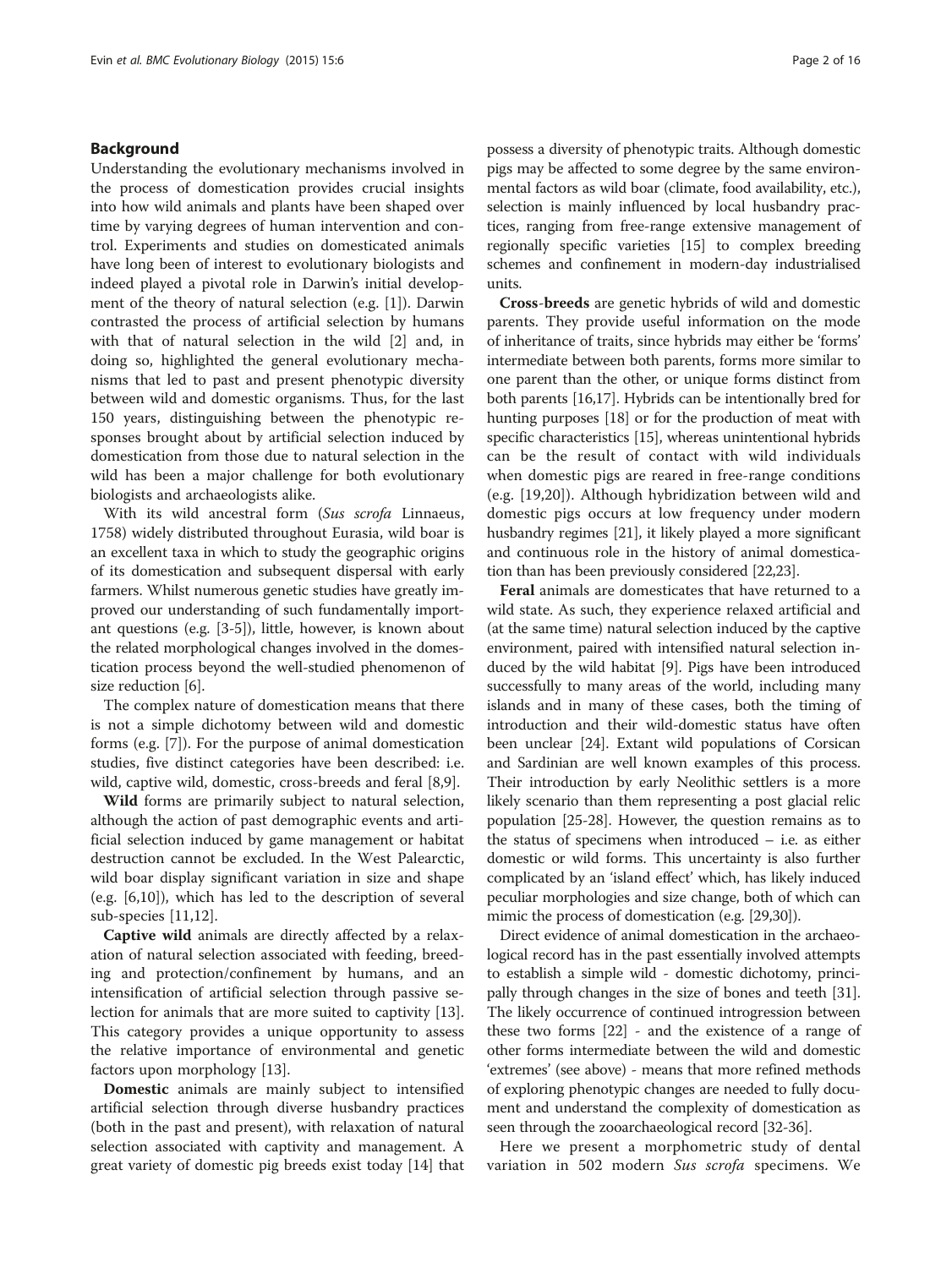<span id="page-2-0"></span>focus specifically on size, shape and allometry in the five basic forms that encompass the wild-domestic range. Biogeographic patterns in true wild boar populations are explored in order to describe the impact of 'natural' environment on tooth size and shape, whilst historic domestic breeds are used to assess the heterogeneity of human control. After describing the differences between the two extremes (wild/domestic) of the domestication process, the overall phenotypic variation is explored by including captive, hybrid and feral-insular Sus scrofa populations (the latter deriving from the Mediterranean islands of Sardinia and Corsica). This approach allows us to explore the true complexity and multiformity of the domestication process in West Palaearctic pigs, at least at the level of dental phenotype.

#### Results

In this study we analysed a total of 1204 molars (both upper and lower  $2^{nd}$  and  $3^{rd}$  molars  $[M^2, M^3$  and  $M_2$ ,  $M_3$  respectively]) from the five categories outlined previously: wild, domestic, captive wild, hybrid, as well as insular populations from Corsica and Sardinia. Molar size and shape variation and covariation (allometry) were analysed using 2 dimensional landmarks and sliding semi-landmarks based on geometric morphometric approaches (SI-Figure 1).

## Overall phenotypic variation

All four teeth studied show a clear structuring of phenotypic variation for both shape (Figure 1) and size (Figure [2](#page-3-0), Additional file [1](#page-13-0): Figure S1) (all Kruskal Wallis's test and

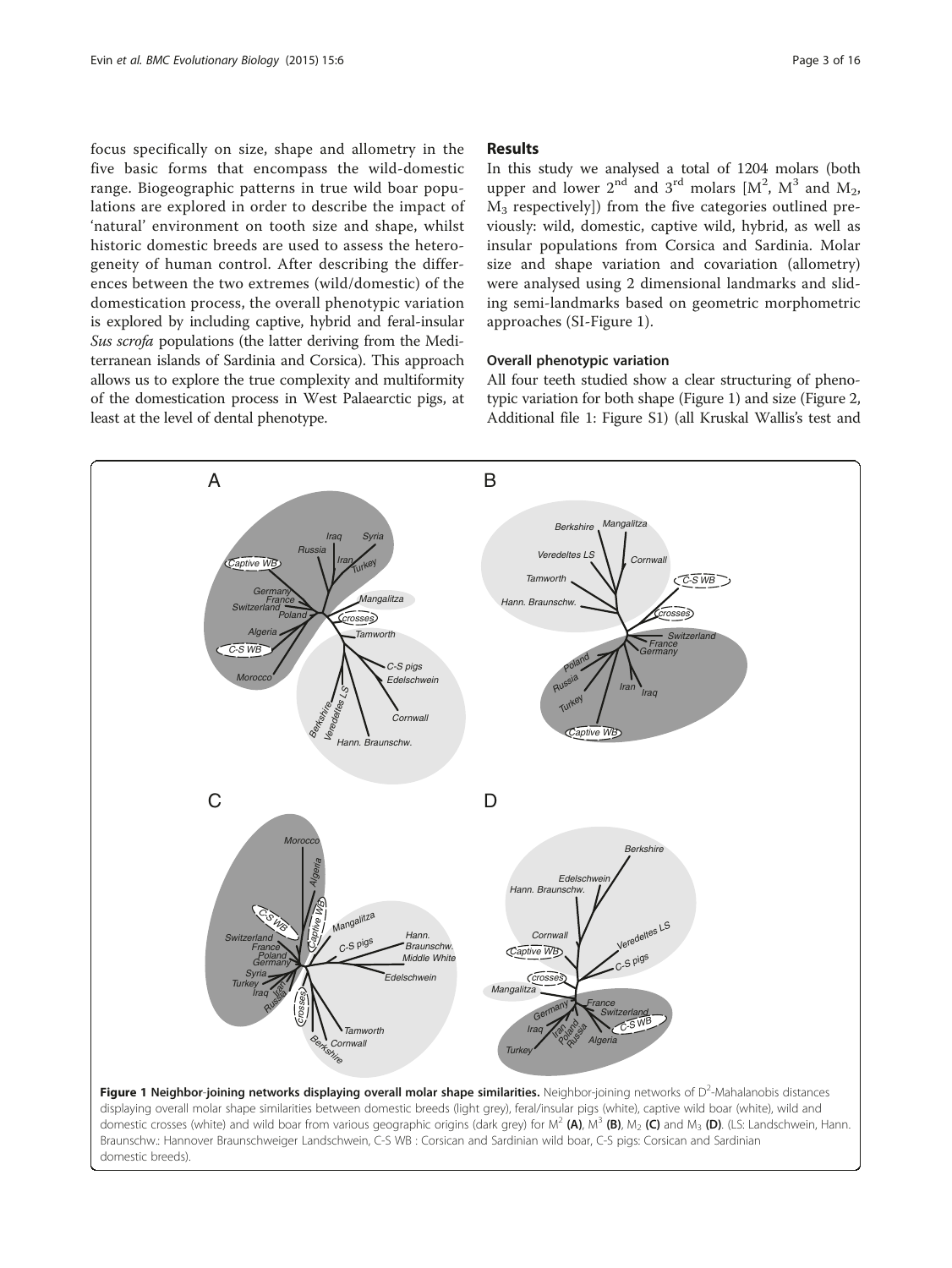<span id="page-3-0"></span>

MANOVA with  $p \lt 0.05$ , pairwise comparisons are depicted in Additional file [2:](#page-13-0) Tables S1-S4). With the exception of the domestic Mangalitza breed - which interestingly shows greater molar shape affinity with wild boar for  $M<sup>2</sup>$  (Figure [1](#page-2-0)A), and  $M<sub>3</sub>$  (Figure [1D](#page-2-0)), and to some extent for  $M_2$  (Figure [1](#page-2-0)C), all of the domestic breeds (and those pigs from Corsica and Sardinia) cluster on one side of the shape networks (Figure [1](#page-2-0)). Whilst wild boar populations cluster on the opposite side of the networks, they further divide into two subgroups - clearly identifiable for the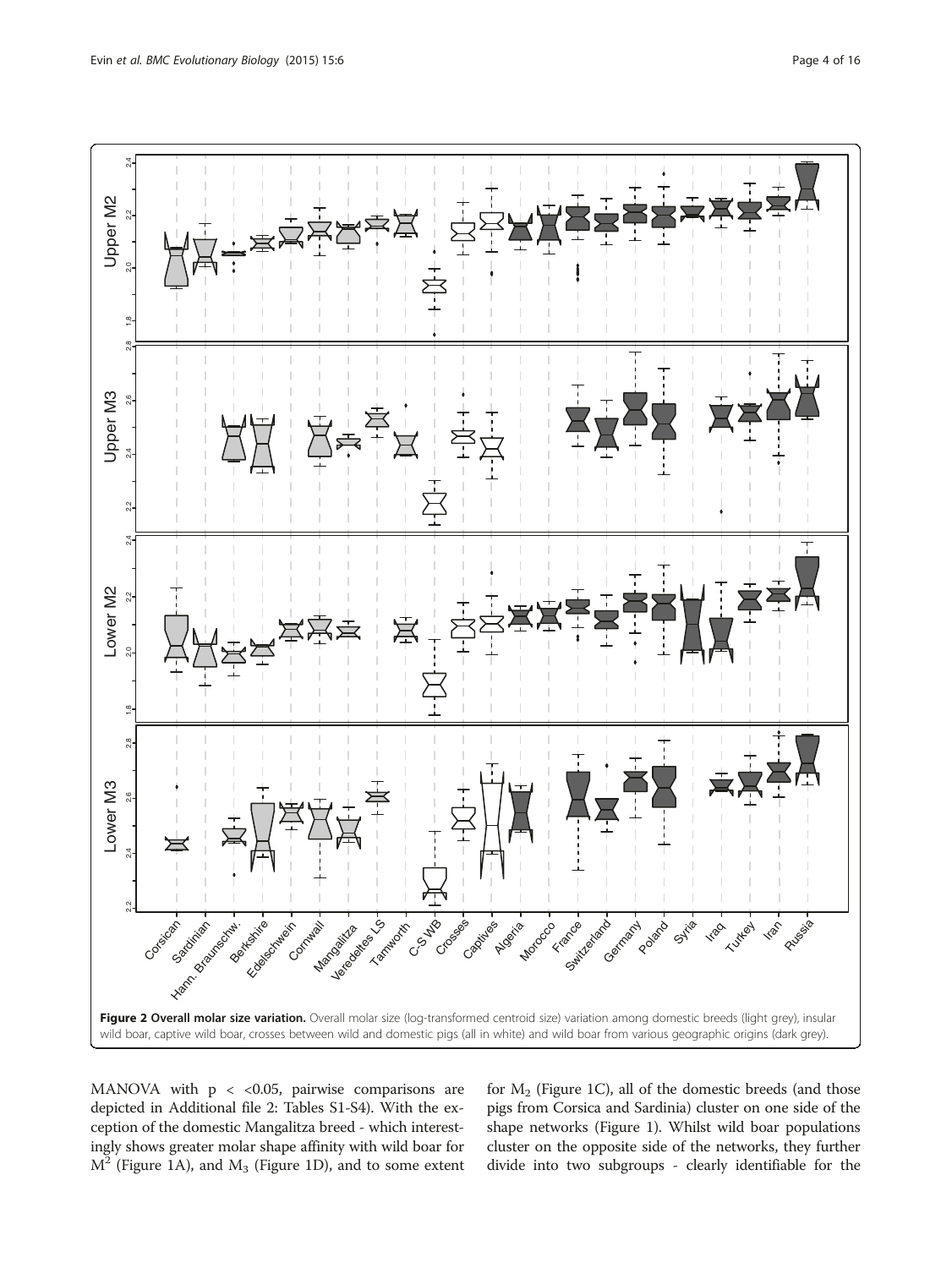second molars (Figure [1A](#page-2-0), C), but not as clear for third molars (Figure [1B](#page-2-0), D). One group comprises specimens from the Near-East (Iraq, Iran, Syria and Turkey) and Russia, the others being from Europe (Poland, Switzerland, Germany, France) and North-Africa (Morocco and Algeria).

Our data appear to show wild boar molar size, shape and allometry to be strongly affected by geographic location (Table 1, see Additional file [2](#page-13-0): Tables S1-S4 for pairwise comparisons). Western European specimens are smaller than those from Eastern Europe (Figure [2](#page-3-0)). Russian specimens have the largest teeth and North African specimens (Algeria and Morocco) the smallest (Figure [2](#page-3-0)). Allometries for  $M^2$ ,  $M^3$  and  $M_3$  all differ by geographic location (Table 1). In wild boar, it appears that between 30% and 80% of the total variance in shape is explained by variance in size (adjusted  $\textsf{R}^2\textsf{: M}^2\textsf{:}$ 0.3,  $M^3$ : 0.4,  $M_2$ : 0.8,  $M_3$ : 0.5, all  $p < 0.001$ ), with allometric differences especially visible in third molars (Figure [3](#page-5-0)B and D). Here large specimens show proportionally longer talonids (narrowing throughout the tooth length) and internal cusps partially shifted forward (Figure [3](#page-5-0)).

The domestic (historic) and insular breeds used in this study differ from each other in their molar size for all teeth except  $M^3$  (Table 1, Additional file [2](#page-13-0): Tables S1-S4). The developed breeds Veredeltes Landschwein and Tamworth pigs have the largest teeth, whereas Berkshire, Corsican and Sardinian breeds have the smallest (Figure [2](#page-3-0)). Despite small sample size, all domestic breeds differ markedly in tooth shape (Table 1), whilst allometries appear homogeneous amongst breeds (Table 1). Pooling all breeds, allometries are significant for the  $M<sup>2</sup>$  (adjusted  $R^{2} = 0.27$ , p = 0.004), M<sup>3</sup> (adjusted  $R^{2} = 0.70$ , p = 6e-4) and  $M_3$  (adjusted  $R^2 = 0.54$ , p = 4e-5), but not for  $M_2$  $(p = 0.06)$ .

#### Differences between wild boar and domestic pigs

Because overall phenotypic variation appeared to be clearly structured by the impact of domestication (Figures [1](#page-2-0) and [2\)](#page-3-0), it was possible to study the differences between wild boar and domestic pigs in more detail. On average, wild boar have larger teeth than domestic pigs (Figure [2](#page-3-0), Table 1) - as well as a distinctive molar shape (Table 1); wild boar possess proportionally narrower teeth - especially the third molars that also have proportionally longer talonids (Figure [4](#page-5-0)). The shape of the occlusal surface (measured by true landmarks) also differs between the two groups, with clear antero-posterior shifts observed for mandibular teeth, and lateral shifts for maxillary teeth (Figure [4\)](#page-5-0). The relationship between size and shape (i.e. allometric patterns) also differs between wild boar and domestic pigs (Table 1). Within wild boar, shape differences along the allometric axis (Figure [3](#page-5-0)) appear (at least to some extent) similar to the differences observed between wild and domestic groups (Figure [4](#page-5-0)). To exclude the possibility that allometry explains most of the shape differences between the two groups, we removed its effect from shape analyses using allometry-free residuals. Taxinomic prediction of specimens using the original shape datasets yield 88.1% ( $M^2$ ), 92.5% ( $M^3$ ), 91.5% ( $M_2$ ) and 92.9%  $(M_3)$  of correct classification (similar to those ob-tained in [[33\]](#page-14-0)), whereas only 79.7%  $(M^2)$ , 87.5%  $(M^3)$ , 82.1% ( $M<sub>2</sub>$ ) and 77.4% ( $M<sub>3</sub>$ ) were correctly identified using the allometry-free residuals.

In the four molars studied, we found no differences in the amount of size variation between wild and domestic pigs, whereas only three of the four teeth show no differences in molar shape variation (Table [2\)](#page-6-0). The only exception is the  $M<sub>3</sub>$  for which domestic pigs are more diverse in molar shape than wild boar (Table [2](#page-6-0)) – with a mean shape distance of 0.05 for domestic pigs and 0.04 for wild boar.

Table 1 Size, shape and allometry comparisons for wild and domestic pigs

|                    |       | M <sup>2</sup>                                                                                                                                 |         | M <sup>3</sup>            |        | M <sub>2</sub>                                                                                                           |       | $M_{\rm R}$                |        |
|--------------------|-------|------------------------------------------------------------------------------------------------------------------------------------------------|---------|---------------------------|--------|--------------------------------------------------------------------------------------------------------------------------|-------|----------------------------|--------|
|                    |       | <b>Statistic</b>                                                                                                                               | p       | <b>Statistic</b>          | p      | <b>Statistic</b>                                                                                                         | p     | <b>Statistic</b>           | р      |
| Wild               | Size  | $X2(10) = 45.41$                                                                                                                               | 2e-6    | $X2(7) = 17.13$           | 0.02   | $X2(10) = 58.33$                                                                                                         | 7 e-9 | $X2(8) = 29.80$            | $2e-4$ |
|                    | Shape | $F((210, 2460) = 2.72 \le 2e-16 \cdot F(147, 707) = 2.28 \cdot 1 e-12 \cdot F(50, 1235) = 2.26 \le 2e-16 \cdot F(128, 896) = 2.02 \cdot 4 e-9$ |         |                           |        |                                                                                                                          |       |                            |        |
|                    |       | Allometry $F(210, 2350) = 1.41$                                                                                                                | 2e-4    | $F(147, 651) = 1.24$ 0.04 |        | $F(360, 2100) = 1.03$ 0.34                                                                                               |       | $F(128, 824) = 1.37$ 6 e-3 |        |
| Domestic           | Size  | $X2(9) = 34.64$                                                                                                                                | 7 e-5   | $X2(5) = 10.90$           | 0.05   | $X2(8) = 20.85$                                                                                                          | 0.008 | $X2(6) = 21.27$            | $1e-3$ |
|                    | Shape | $F(90, 432) = 2.67$                                                                                                                            | $2e-11$ | $F(55, 140) = 1.75$       | 0.005  | $F(56, 308) = 1.88$                                                                                                      | 4 e-4 | $F(54, 192) = 2.46$        | 4 e-6  |
|                    |       | Allometry $F(90, 342) = 1.06$                                                                                                                  | 0.36    | $\sim$ $-$                | $\sim$ | $F(56, 245) = 0.81$                                                                                                      | 0.83  | $F(54, 150) = 0.89$        | 0.69   |
| Wild/Domestic Size |       | $W = 2257$                                                                                                                                     |         | $<$ 2e-16 W = 1097        | 1 e-7  | $W = 1395$                                                                                                               |       | $<$ 2e-16 W = 702          | 6 e-13 |
|                    | Shape | $F(29, 297) = 11.08$                                                                                                                           |         |                           |        | $\langle$ 2e-16 F(25, 137) = 11.16 $\langle$ 2e-16 F(15, 295) = 17.34 $\langle$ 2e-16 F(20, 150) = 14.08 $\langle$ 2e-16 |       |                            |        |
|                    |       | Allometry $F(29, 295) = 2.03$                                                                                                                  | $1e-3$  |                           |        | $F(25, 135) = 2.51$ 4 e-4 $F(15, 293) = 2.09$ 0.01                                                                       |       | $F(20, 148) = 3.61$ 3 e-6  |        |

Differences in size, shape and allometry among the different geographic origins of wild boar, among the different breeds of domestic pig, and between wild and domestic pigs. Results correspond to the statistic of the tests (Kruskal-Wallis (X2), Wilcoxon (W), and analysis of variances (F)) paired with the corresponding probability (p). Degrees of freedom are mentioned in brackets. Results in bold are significant after correcting for multi-test comparisons.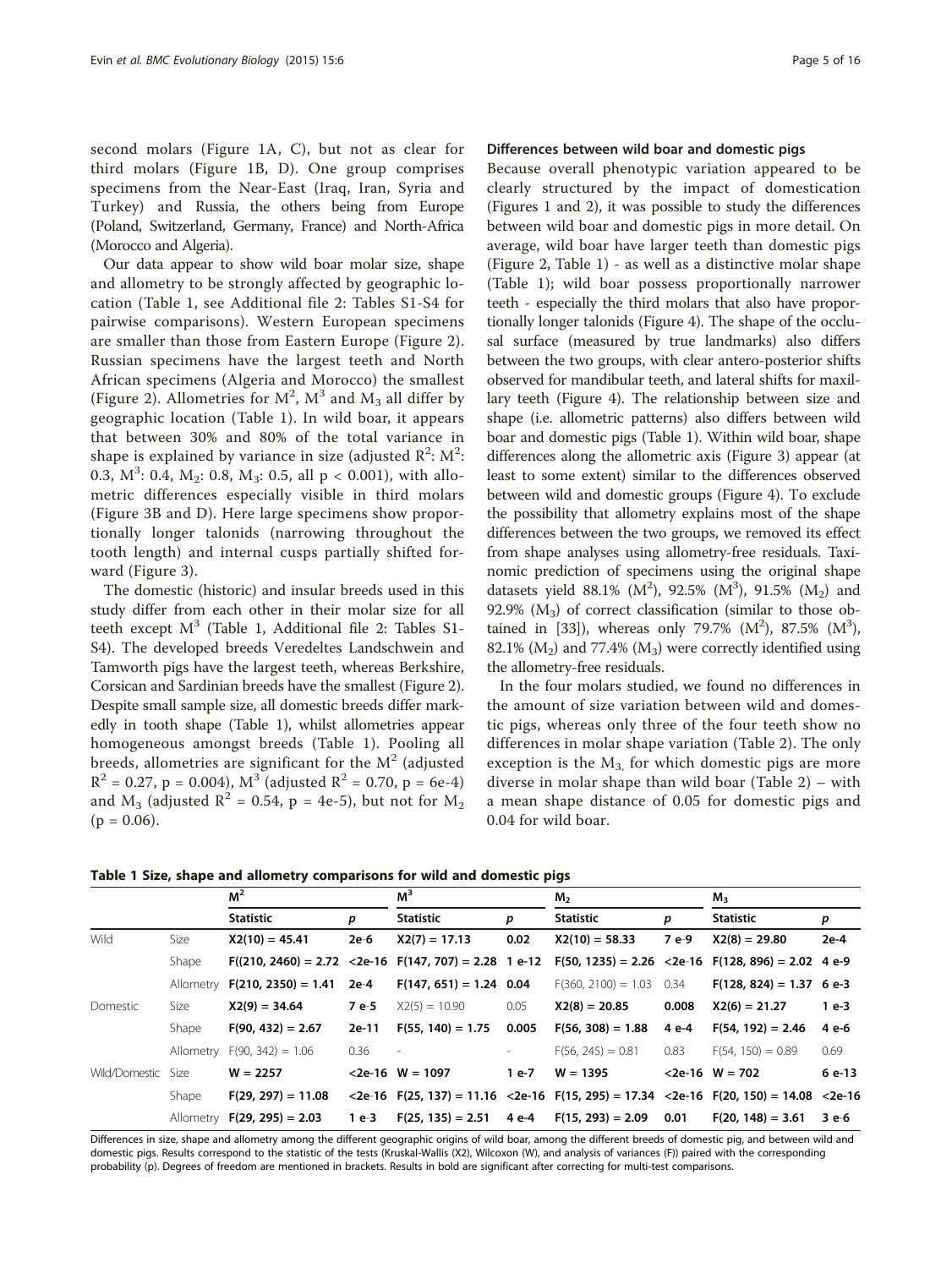<span id="page-5-0"></span>

### Captivity and hybridization

In our study, captive wild specimens did not systematically differ in size from wild boar or domestic pigs (Table [3](#page-6-0)). Captive wild boar appear closer to domestic pigs in the size of their third molars, but conversely similar to wild boar in the size of their second molars (Figure [2,](#page-3-0) Table [4\)](#page-7-0). For all teeth, captive specimens show a molar shape closer to wild boar than to domestic pigs (Figure [1](#page-2-0), Table [4\)](#page-7-0).

Wild-domestic crosses differ from wild boar in both size and shape in all teeth, but only differ by their allometric trajectories for the  $M<sup>3</sup>$  (Table [3\)](#page-6-0). Crosses also differ from domestic pigs in shape, but only differ in the size of both upper and lower second molars (Table [3](#page-6-0)). Crosses between wild and domestic pigs fall between the two parental groups in size (Figure [2](#page-3-0)), but are closer to domestic pigs (Table [4\)](#page-7-0). These crosses are strictly intermediate in shape for second molars  $(M^2 \text{ and } M_2)$ , but

![](_page_5_Figure_6.jpeg)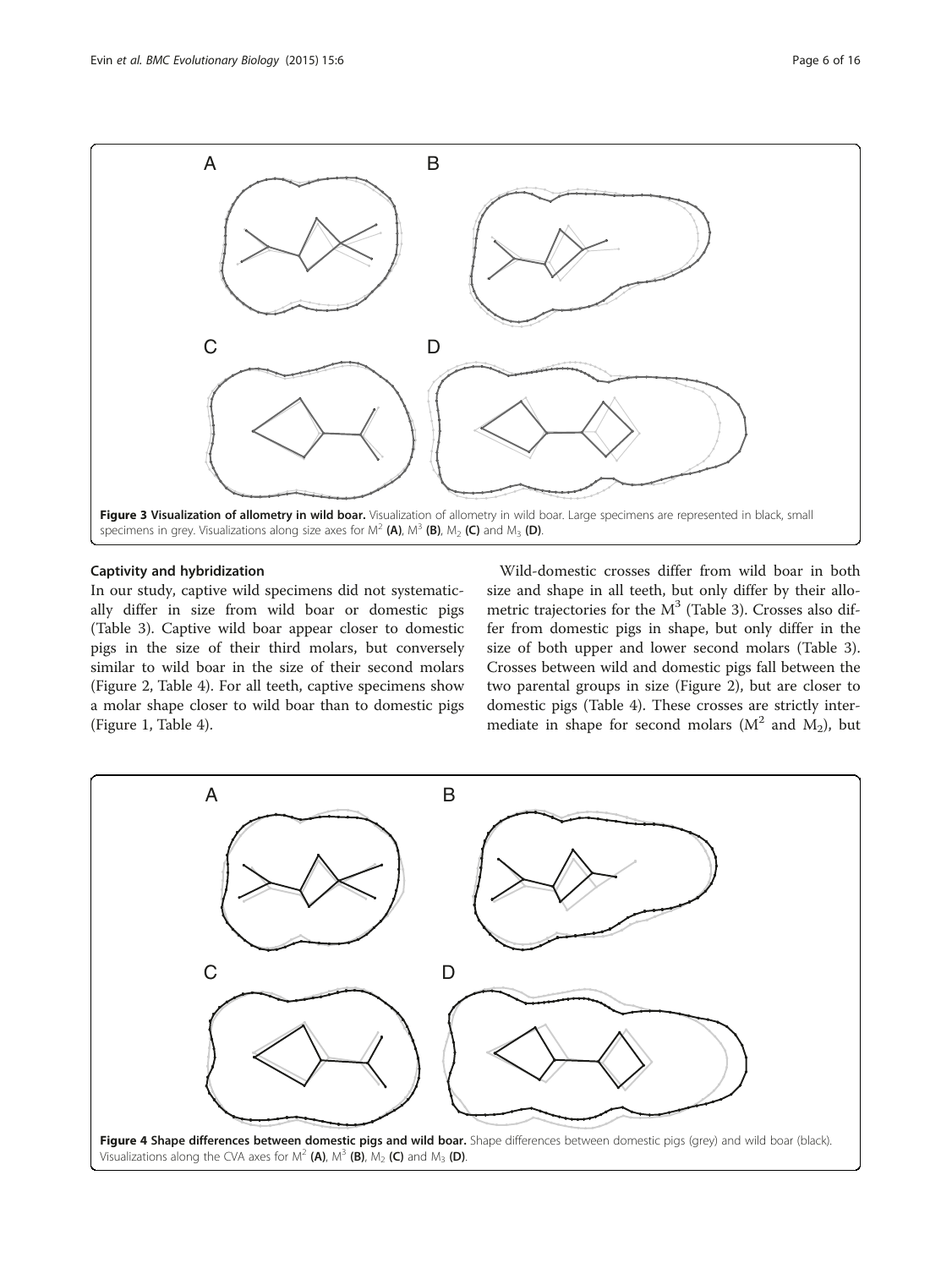<span id="page-6-0"></span>Table 2 Comparison of size and shape variances between wild boar and domestic pigs

|                | <b>Size</b>      |      | Shape            |       |  |  |  |
|----------------|------------------|------|------------------|-------|--|--|--|
|                | Khi <sub>2</sub> | D    | Khi <sub>2</sub> | p     |  |  |  |
| M <sup>2</sup> | 0.039            | 0.84 | 0.23038          | 0.65  |  |  |  |
| M <sup>3</sup> | 2.2854           | 0.13 | 2.3544           | 0.12  |  |  |  |
| M <sub>2</sub> | 0.2271           | 0.63 | 3.2738           | 0.07  |  |  |  |
| $M_3$          | 0.2927           | 0.59 | 8.9651           | 0.003 |  |  |  |

The Khi<sup>2</sup> values of the Fligner-Killeen test are provided along with the corresponding probability (p). Results in bold are significant after correcting for multi-test comparisons.

closer to wild boar for both upper and lower third molars (Table [4](#page-7-0)).

Wild-domestic crosses and captive wild specimens differ only in the size of their  $M^2$ s, without allometric changes, and in all molar shapes (with the exception of  $M<sub>3</sub>$  (Table 3)).

## Insular wild populations

In our study, island (Corsican and Sardinian) wild populations differ both in size and shape from mainland wild boar and domestic pigs (Table 3). Firstly, they possess significantly smaller teeth than all wild and domestic pigs in our study (Figure [2](#page-3-0), Tables 3 and [4\)](#page-7-0) - smaller even than the Corsican and Sardinian domestic breeds living on the same islands (Figure [2\)](#page-3-0). The Corsican and Sardinian wild populations are closer in molar shape to

Table 3 Pairwise comparisons of the different groups

|                    |           | M <sup>2</sup>      |        | M <sup>3</sup>           |        | M <sub>2</sub>       |           | $M_{\rm R}$         |                          |  |
|--------------------|-----------|---------------------|--------|--------------------------|--------|----------------------|-----------|---------------------|--------------------------|--|
|                    |           | <b>Statistic</b>    | p      | <b>Statistic</b>         | P      | <b>Statistic</b>     | p         | <b>Statistic</b>    | p                        |  |
| Captive vs WB      | Size      | $W = 4219$          | 0.03   | $W = 752$                | $9e-4$ | $W = 3830$           | $3e-4$    | $W = 377$           | 0.12                     |  |
|                    | Shape     | $F(8, 284) = 6.16$  | 2e-7   | $F(4, 125) = 3.18$       | 0.02   | $F(13, 264) = 2.52$  | $3e-3$    | $F(2, 130) = 0.87$  | 0.42                     |  |
|                    | Allometry |                     | $\sim$ | $F(7, 120) = 0.93$       | 0.49   | $F(13, 262) = 0.79$  | 0.67      |                     | $\sim$                   |  |
| Captive vs DP      | Size      | $W = 355$           | 2e-4   | $W = 186$                | 0.18   | $W = 254$            | 7 e-4     | $W = 82$            | 0.96                     |  |
|                    | Shape     | $F(12, 71) = 11.11$ | 5 e-12 | $F(4, 42) = 8.10$        | 6 e-5  | $F(12, 60) = 3.99$   | 2e-4      | $F(3, 42) = 0.56$   | 0.64                     |  |
|                    | Allometry | $F(12, 69) = 0.70$  | 0.75   |                          |        | $F(12, 58) = 1.73$   | 0.08      |                     | $\overline{\phantom{a}}$ |  |
| Crosses vs WB      | Size      | $W = 2106$          | $1e-8$ | $W = 592$                | 8 e-5  | $W = 1419$           | 5 e-11    | $W = 306$           | 4 e-8                    |  |
|                    | Shape     | $F(13, 291) = 5.00$ | 6 e-8  | $F(7, 136) = 7.15$       | 3 e-7  | $F(10, 282) = 12.16$ | $<$ 2e-16 | $F(6, 142) = 6.96$  | 2e-6                     |  |
|                    | Allometry | $F(13, 289) = 0.98$ | 0.47   | $F(7, 134) = 2.53$       | 0.02   | $F(10, 280) = 0.71$  | 0.71      | $F(6, 140) = 1.03$  | 0.41                     |  |
| Crosses vs DP      | Size      | $W = 1425$          | 0.01   | $W = 437$                | 0.8    | $W = 1290$           | $2e-3$    | $W = 476$           | 0.41                     |  |
|                    | Shape     | $F(21, 74) = 5.51$  | 2e-8   | $F(7, 53) = 7.85$        | 2e-6   | $F(9, 78) = 10.81$   | $1e-10$   | $F(4, 57) = 8.63$   | 2e-5                     |  |
|                    | Allometry | $F(21, 72) = 1.27$  | 0.23   |                          | $\sim$ | $F(9, 76) = 0.95$    | 0.49      |                     | $\overline{\phantom{a}}$ |  |
| Crosses vs captive | Size      | $W = 306$           | 0.02   | $W = 106$                | 0.09   | $W = 266$            | 0.15      | $W = 42$            | 0.91                     |  |
|                    | Shape     | $F(12, 49) = 9.49$  | 4 e-9  | $F(4, 23) = 19.85$       | 3 e-7  | $F(7, 47) = 8.93$    | 5 e-7     | $F(4, 19) = 1.25$   | 0.32                     |  |
|                    | Allometry | $F(12, 47) = 1.32$  | 0.24   |                          |        |                      |           |                     |                          |  |
| C-S WB vs WB       | Size      | $W = 21$            | 2e-12  | $W = 0$                  | 3 e-10 | $W = 8$              | 2e-11     | $W = 0$             | 9 e-10                   |  |
|                    | Shape     | $F(8, 277) = 2.33$  | 0.02   | $F(8, 129) = 3.75$ 5 e-4 |        | $F(8, 264) = 4.02$   | 1 e-4     | $F(12, 130) = 8.54$ | 9 e-12                   |  |
|                    | Allometry | $F(8, 275) = 1.06$  | 0.39   | $F(8, 127) = 2.68$       | $9e-3$ | $F(8, 262) = 0.37$   | 0.94      | $F(12, 128) = 0.81$ | 0.64                     |  |
| C-S WB vs DP       | Size      | $W = 1024$          | 3 e-9  | $W = 600$                | 2e-13  | $W = 797$            | 1 e-7     | $W = 577$           | 7 e-11                   |  |
|                    | Shape     | $F(16, 60) = 10.99$ | 2e-12  | $F(6, 48) = 13.61$       | 6 e-9  | $F(9, 59) = 2.64$    | 0.01      | $F(5, 50) = 11.03$  | 3 e-7                    |  |
|                    | Allometry | $F(16, 58) = 0.93$  | 0.55   | $(6, 46) = 1.43$         | 0.22   | $F(9, 57) = 1.01$    | 0.44      | $F(5, 48) = 0.68$   | 0.64                     |  |
| C-S WB vs captive  | Size      | $W = 445$           | 6 e-11 | $W = 105$                | 1 e-5  | $W = 317$            | 2e-9      | $W = 56$            | 7 e-4                    |  |
|                    | Shape     | $F(11, 31) = 10.57$ | 1 e-7  | $F(5, 16) = 4.44$        | 0.01   | $F(6, 29) = 3.21$    | 0.02      | $F(4, 13) = 1.00$   | 0.44                     |  |
|                    | Allometry | $F(11, 29) = 1.73$  | 0.12   | $F(5, 14) = 2.49$        | 0.08   | $F(6, 27) = 0.42$    | 0.86      | $F(4, 11) = 0.33$   | 0.85                     |  |
| C-S WB vs crosses  | Size      | $W = 663$           | 1 e-13 | $W = 315$                | 4 e-10 | $W = 554$            | 8 e-12    | $W = 280$           | $1e-9$                   |  |
|                    | Shape     | $F(21, 33) = 9.22$  | 2e-8   | $F(6, 29) = 8.30$        | 3 e-5  | $F(9, 41) = 5.61$    | 5 e-5     | $F(7, 26) = 14.37$  | 2e-7                     |  |
|                    | Allometry | $F(21, 31) = 1.51$  | 0.14   | $F(6, 27) = 1.37$        | 0.26   | $F(9, 39) = 0.49$    | 0.87      | $F(7, 24) = 0.97$   | 0.48                     |  |

Pairwise comparisons of wild boar (WB), domestic pigs (DP), captive wilds, crosses and Corsican and Sardinian wilds (C-S WB). Differences are tested using Wilcoxon tests for size and MANOVA for shape and MANCOVA for allometry. The values of the statistics (W and F) are provided along with the degrees of freedom in brackets and the corresponding probability (p). Results in bold are significant after correcting for multi-test comparisons.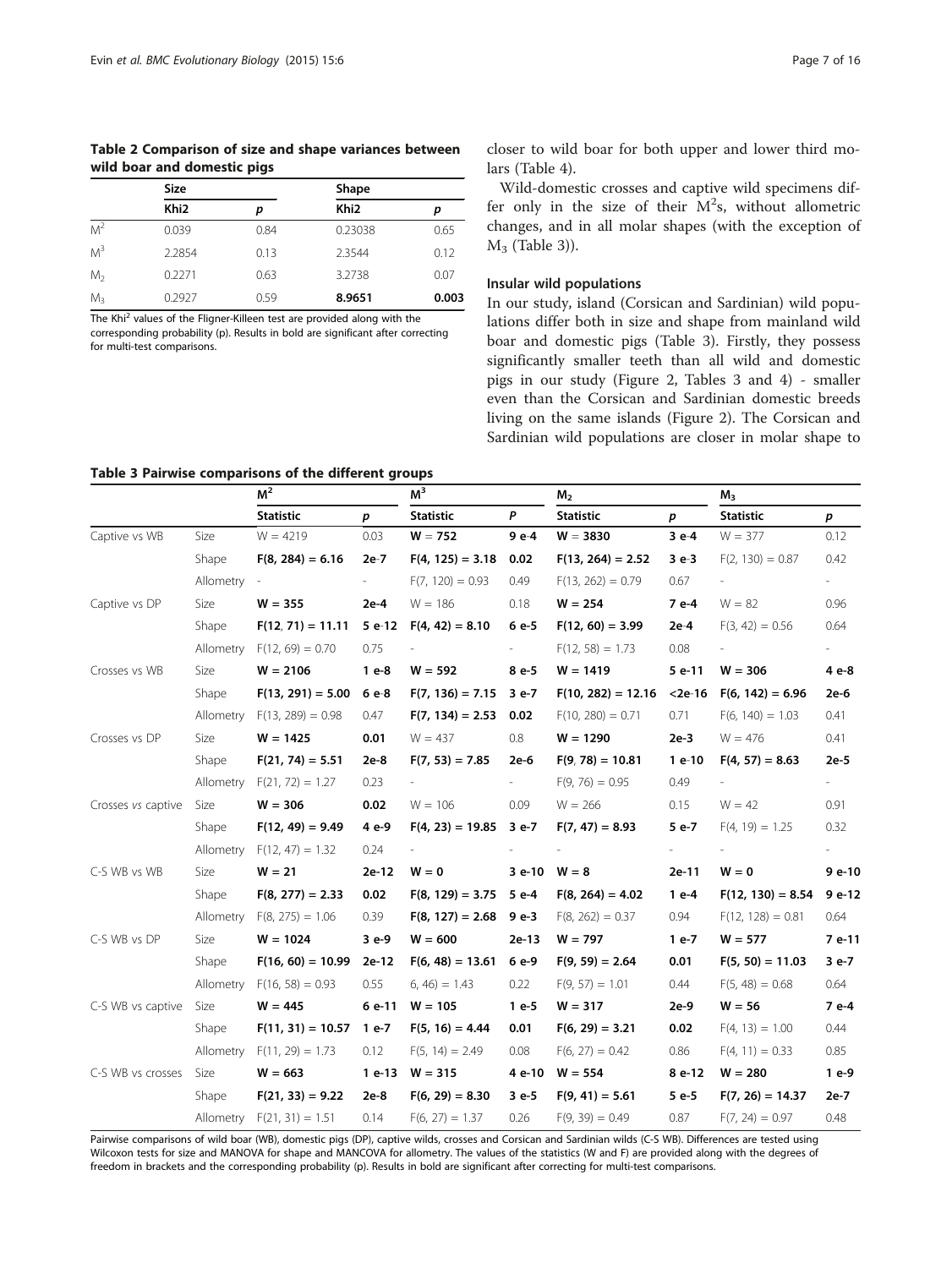|       |               | Tooth    |       |             |          |              |               |          |                |             |          |              |               |
|-------|---------------|----------|-------|-------------|----------|--------------|---------------|----------|----------------|-------------|----------|--------------|---------------|
|       |               | Upper M2 |       |             | Upper M3 |              | Lower M2      |          |                | Lower M3    |          |              |               |
|       | Comparison    | Mean(D2) | W     | p           | Mean(D2) | W            | p             | Mean(D2) | W              | p           | Mean(D2) | W            | p             |
| Shape | DP-captive WB | 12.026   | 10000 | $< 2.2e-16$ | 187.591  | 7672         | 6.69E-11      | 8.157    | 9793           | $< 2.2e-16$ | 3.755    | 5368         | 0.3692        |
|       | WB-captive WB | 3.755    |       |             | 62.824   |              |               | 3.697    |                |             | 3.396    |              |               |
|       | WB-DP         | 7.732    |       |             | 115.946  |              |               | 8.767    |                |             | 8.005    |              |               |
|       | DP-crosses    | 3.548    | 5494  | 0.2279      | 8.546    |              | 6925 2.57e-06 | 5.870    | 4657           | 0.4027      | 8.452    |              | 6625 7.00e-05 |
|       | WB-crosses    | 3.432    |       |             | 7.299    |              |               | 5.998    |                |             | 7.590    |              |               |
|       | WB-DP         | 6.794    |       |             | 11.441   |              |               | 7.013    |                |             | 13.697   |              |               |
|       | DP-CS WB      | 18.620   | 8766  | $< 2.2e-16$ | 11.646   |              | 7544 5.14e-10 | 6.759    | 3151           | 6.28e-06    | 21.918   |              | 7587 2.62e-10 |
|       | WB-CS WB      | 12.503   |       |             | 8.939    |              |               | 8.179    |                |             | 15.811   |              |               |
|       | WB-DP         | 11.421   |       |             | 9.497    |              |               | 13.914   |                |             | 13.492   |              |               |
| Size  | DP-captive WB | 0.825    | 9496  | $<$ 2e-16   | 0.361    | 279          | $<$ 2e-16     | 1.072    | 7567           | 3.50e-10    | 0.168    | 1031         | $<$ 2e-16     |
|       | WB-captive WB | 0.259    |       |             | 2.512    |              |               | 0.671    |                |             | 1.080    |              |               |
|       | WB-DP         | 1.917    |       |             | 1.231    |              |               | 3.361    |                |             | 1.650    |              |               |
|       | DP-crosses    | 0.308    | 247   | $<$ 2e-16   | 0.040    | $\mathbf{1}$ | $<$ 2e-16     | 0.451    | $\overline{2}$ | $<$ 2e-16   | 0.101    | $\mathbf{0}$ | $<$ 2e-16     |
|       | WB-crosses    | 0.997    |       |             | 1.249    |              |               | 1.786    |                |             | 2.505    |              |               |
|       | WB-DP         | 2.367    |       |             | 1.581    |              |               | 3.994    |                |             | 3.420    |              |               |
|       | DP-CS WB      | 7.606    | 100   | $<$ 2e-16   | 5.989    | $\mathbf 0$  | $<$ 2e-16     | 5.989    | $\mathbf 0$    | $<$ 2e-16   | 8.685    | 103          | $2e-16$       |
|       | WB-CS WB      | 17.103   |       |             | 18.187   |              |               | 18.187   |                |             | 22.951   |              |               |
|       | WB-DP         | 1.987    |       |             | 3.402    |              |               | 3.402    |                |             | 3.543    |              |               |

### <span id="page-7-0"></span>Table 4 Measures of proximity between groups

Mean Mahalanobis  $D^2$  distances between groups of interest, with results of the comparison of the distance distributions between captive WB, crosses or CS WB and the wild and domestic pigs (Wilcoxon's tests (W) and corresponding probability (p)). The smallest distances are in bold.

mainland wild boar (with the exception of the  $M_2$ [Table 4]) and interestingly show especially close shape similarities with North-African wild boar (Figure [1](#page-2-0)A and D). No differences were detected in allometric patterns between these island groups and wild boar or domestic pigs - with the exception of  $M<sup>3</sup>$  (Table [3](#page-6-0)). The Corsican and Sardinian wild populations also show significant molar size and shape differences to both the captive wild boar (with the exception of  $M_3$  shape) and wilddomestic hybrids, although all groups show similar allometric patterns for (Table [3\)](#page-6-0).

# **Discussion**

The purpose of our study was to assess Sus phenotype diversification (measured by molar size, shape and allometry) in different populations involved (or not) to varying degrees in pig domestication. We specifically explored evolutionary outcomes – i.e. through detailed differences in dental (molar) morphology within and between populations with distinct evolutionary histories – but obviously did not directly study the actual process of selection itself.

# Domestication: size, shape and allometry

Our data clearly demonstrate that domestication induces strong morphological changes in both molar size and shape. Since the domestic pig genome shows a strong

signature of selection [\[4](#page-13-0)] - but no strong founder effect [[37\]](#page-14-0), artificial selection can be considered the principal evolutionary force acting upon animal domesticates. In order to attain certain desired characteristics or use for specific roles, humans have imposed strong selective pressures over millennia on the ancestral gene pool of animals during the domestication process [\[9](#page-13-0)]. For pigs these selective pressures have primarily been for meat production, involving faster gestation and larger litters, as well as rapid and larger muscle growth [\[38](#page-14-0)-[40\]](#page-14-0).

Domestication is well known to have induced an overall reduction in body size in many species [[41](#page-14-0)] and domestic pigs are no exception - having, on average, smaller molars than wild boar, although there is a significant overlap in size [\[10,](#page-13-0)[33,42](#page-14-0)]. In addition to molar size differences, wild and domestic pigs also appear to differ in molar shape with proportionally narrower (and occasionally longer) teeth found in wild boar. The well-documented shortening of the face and dental row in domestic animals [[2\]](#page-13-0) is also reflected in longitudinal compression of the molars (especially the third molars), and has been previously described for domestic pig populations from Island South East Asia [\[36,43\]](#page-14-0).

In addition to differences in molar size and shape, wild boar and domestic pigs also differ strongly in their allometric profiles. Shape variation associated with allometric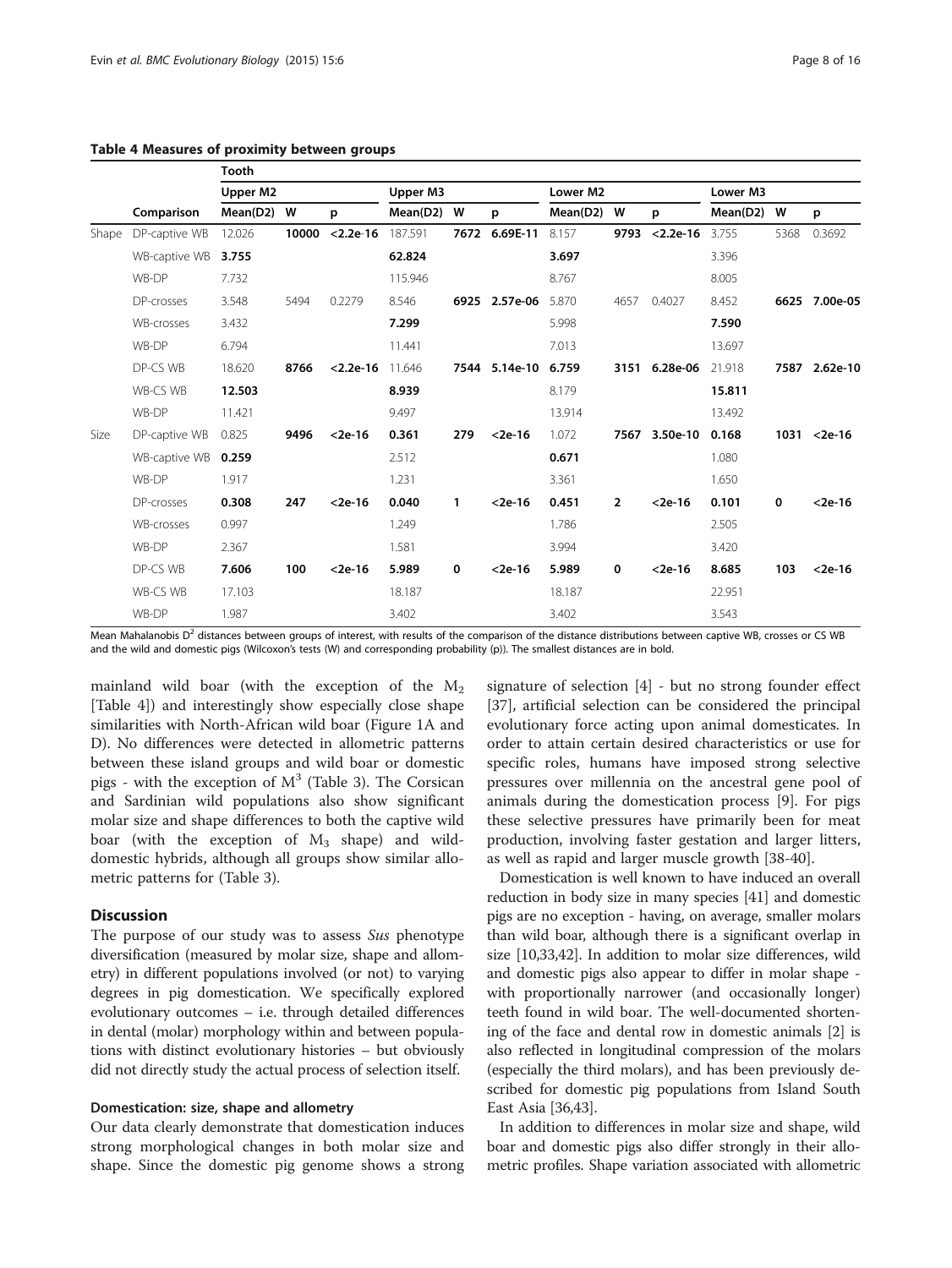trajectories in wild boar appears (to some extent) comparable to the shape differences noted between wild and domestic pigs. This hints at a link between allometry and domestication - a pattern previously shown for dog breed diversification [[44,45](#page-14-0)]. When the common allometric component is removed from the analysis of shape, differences between wild and domestic pigs remain, with only a marginal increase in overlap  $\langle$ <10%). This suggests that allometry alone cannot be invoked to distinguish wild pigs from their domestic counterparts, and that both size and shape are affected by artificial selection during domestication.

Irrespective of differences in the local, natural and human environment that they inhabit, domestic breeds share common morphometric characteristics (in terms of molar size and shape) compared to wild boar. Domestication appears to have favoured completely new dental phenotypes not found in the wild. However, the amount of variation within wild boar and domestic pigs appears similar for three of the four teeth studied. This result is congruent with the absence of a strong founder effect during domestication and with similar amounts of genetic divergence occurring between wild and domestic pigs as has been observed between various European wild boar populations [\[37\]](#page-14-0). Only for the lower third molar was the variation among domestic pigs slightly higher than that observed in the wild.

A previous study of domestic dog and wolf crania reported that the amount of shape variation among domestic dogs greatly exceeded that found in the wild [\[45](#page-14-0)]. Three possible explanations have been purported for these results: Firstly, dogs were domesticated for many distinct purposes, such as herding, guarding, hunting, rescuing, or companionship [\[46](#page-14-0)], resulting in the large number of very specialised modern breeds. Secondly, teeth and skulls are likely not subject to the same selective natural or anthropogenic pressures - both elements not necessarily being the target of selection but selected through genetic correlation, developmental and/or functional constraints [[47](#page-14-0)]. Thirdly, teeth and crania likely do not have the same ecophenotypic plasticity - skulls being genetically and functionally more complex than teeth [\[47](#page-14-0)].

In the same way, different constraints appear to act on second and third molars - something that has previously been observed during the history of pig domestication [[6,](#page-13-0)[48,49\]](#page-14-0). Second molars are constrained by their position between the first and third molars, whereas the third molar is only constrained on its anterior side, which may explain its greater variation. Of relevance here is a study on non domestic murine rodents that has demonstrated an increasing variance from the first to the third molar potentially due to genotypic, developmental and functional constraints [[50\]](#page-14-0).

#### Biogeographic patterns under natural selection

Wild boar populations show clear patterns of biogeographic variation in both molar size and shape. At least sixteen sub-species of Sus scrofa are currently recognized, based primarily on their external morphologies [[11,12\]](#page-13-0) - with support from genetic markers [\[27](#page-14-0)]. Our results reveal two main groups of Eurasian wild boar based on molar shape. The first includes Eastern West-Eurasian populations (Turkey, Syria, Iran, Iraq and Russia) that likely correspond to a mix of S. scrofa scrofa, S. scrofa attila and S. scrofa lybicus. The second includes Western specimens that can be further divided into two additional sub-groups: those of North African origin (Morocco and Algeria) that correspond to the proposed subspecies S. scrofa algira, and those of European origin (France, Germany, Poland, Switzerland) that correspond to the nominal subspecies S. scrofa scrofa [[12](#page-13-0)]. This East-West clinal phenotypic differentiation is concordant with the recently established pattern of genetic variation purporting to reflect different glacial refugia [[51](#page-14-0)].

Eastern populations have much larger molars than western populations – supporting a previously well documented East-West cline for decreasing body size in many animals including Sus scrofa [\[6,11,12](#page-13-0)[,52](#page-14-0)]. Bergmann's rule ([\[53](#page-14-0)] - later reformulated [[54\]](#page-14-0)) - predicts a relationship between body size and climate, where one should expect larger body size linked to colder climatic conditions. Several evolutionary factors may explain this relationship, including thermoregulatory mechanisms, latitudinal differences in primary productivity or differences in environmental predictability (review in [[55\]](#page-14-0)). Sus scrofa clearly complies with the principles of Bergmann's rule [\[55](#page-14-0)], not only in terms of dental measurements ([\[56](#page-14-0)]; this study) but also in overall morphology. This is also manifested by increased hair cover, a shorter and stockier body, shorter tail and smaller ears [[57\]](#page-14-0) generally all linked with colder climates.

#### Breed diversity

The several hundred domestic pig breeds officially recognized today [[14\]](#page-13-0) vary significantly in their external morphology, reflecting differing local environmental factors, husbandry practices and selection strategies. Despite their complex genetic heritage, each breed used in this study – and known to differ in overall body size (e.g. [\[58](#page-14-0)]) displays a unique combination of molar size and shape. One breed in particular (the traditional Hungarian landrace Mangalitza) is the only breed that shares a specific mutation with wild boar at the MC1R coat color locus, and the only one of 51 breeds studied whose piglets are striped like wild boar piglets [\[59\]](#page-14-0). Interestingly, in our study, the Mangalitza shares some similarity in molar shape with wild boar, showing that the phenotypic proximity of Mangalitza to wild boar is not limited to the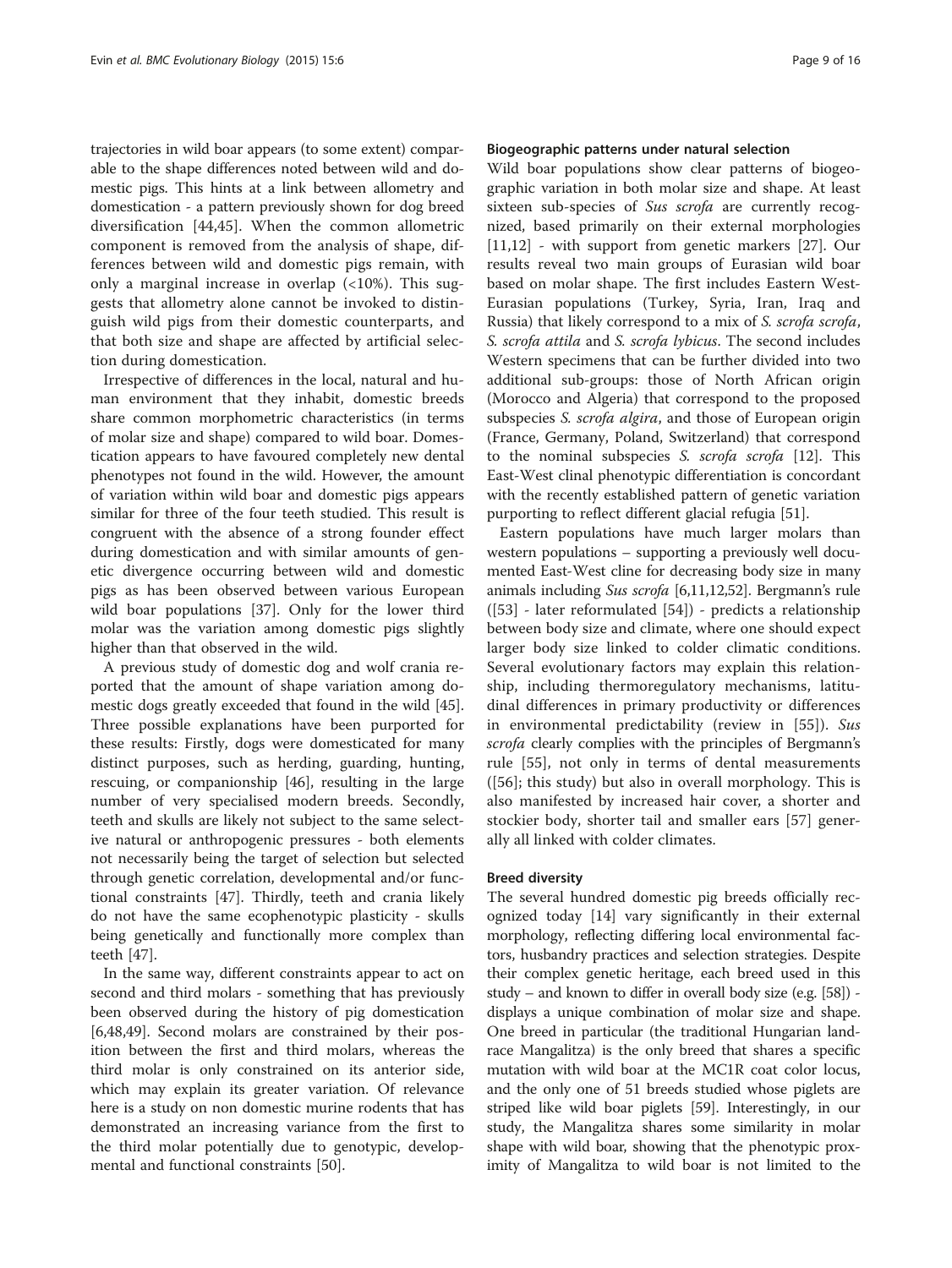expression of coat color, but also extends to the dental phenotype. This could indicate either less intensive artificial selection, or the introgression of wild boar into the domestic gene pool at some recent point in the breed's history.

#### Differential selection and dental phenotypes

'Wild' and 'domestic' are the two extremes of a domestication continuum [[7\]](#page-13-0). Whilst artificial selection is an important force acting on the ancestral gene pool and shaping the domestic phenotype, other populations (e. g captive wild boar; crosses between wild boar and domestic pigs) represent different stages along the continuum. Artificial selection induces changes through two possible evolutionary mechanisms: a) conscious selection through selective breeding based on target characters; or b) unconscious selection through isolation within a controlled human environment [\[60\]](#page-14-0). Captive wild boar that are subjected to a relaxation of natural selection should theoretically also undergo morphological changes due to their captive conditions (review in [\[13\]](#page-13-0)), even in the absence of conscious selection.

In our study, captive specimens are clearly distinct in terms of their molar shape, but are closer to wild boar than to domestic pigs in this respect. This implies that although the environment influences molar shape development, genetic background retains a strong influence over the phenotype. In contrast, captivity appears to induce a decrease in molar size to such an extent that the size of some captive specimens teeth becomes similar to that of domestic pigs, highlighting the strong effect of local environment on size. The majority of captive wild boar used in this study represent specimens from the historic livestock garden of the Martin-Luther-University of Halle-Wittenberg (Germany), where they had been captive for at least three generations. Additionally, we cannot rule out that the captive patterns observed here are influenced by inbreeding effects, which of course would be expected in small captive populations [\[9,](#page-13-0)[61\]](#page-14-0).

Wild boar and domestic pigs have been sympatric over most of their range and could have hybridized over millennia – and most likely did [[22](#page-13-0),[23](#page-13-0)]. Today the estimated contribution of hybrids to wild boar populations is very low (<5%) [\[21](#page-13-0)], although this could have been very different in the past. Since they represent a direct genetic admixture of both wild and domestic backgrounds, hybrids do allow us to study the heritability of phenotypic characters. Hybrid phenotypes may not necessarily be intermediate between the two parents - the result of complex epistatic interactions between differentiated genomes (see references in [\[62](#page-14-0)]). The teeth of crossbreeds included in this study are relatively small closer in size to domestic pigs, and not significantly different to the captive wild boar, highlighting the importance of environmental and genetic factors associated with captivity in bringing about size reduction observed during domestication. For shape, however, crosses show strong differences to all other groups (except for  $M_3$  comparison with captive wild boar) and are strictly intermediate in shape between wild boar and domestic pigs for all molars except  $M^2$ . This is consistent with the hypothesis that hybrid molar shape is at least partly controlled by a cumulative effect of the two parental genomes - a result that can only be confirmed by further study of hybrids of known parental origin.

#### The 'wild' Sus populations of Corsica and Sardinia

Feralisation is another important mechanism in the domestication trajectory. The wild populations of Corsica and Sardinia correspond to the recognised sub-species S. scrofa meridionalis [[12\]](#page-13-0) and show specific patterns of size and shape variation that can be linked with both their genetic background and insular isolation. Like the Corsican and Sardinian mouflon (Ovis gmelinii musi-mon) [\[63,64\]](#page-14-0), the extant populations on these islands are thought to have descended from escaped domestic animals originally introduced by early Neolithic farmers [26–29; 60]. As expected from insular populations, the specimens from Corsica and Sardinia have very small molars compared to all other groups ([[28\]](#page-14-0), this study), while shape shows (for three of the four teeth) greater similarities with wild boar than domestic pigs. On Cyprus, true wild boar were introduced by epipalaeolithic huntergatherers as early as 12000 years ago, probably as a game species [\[65](#page-14-0)]. A similar scenario is unlikely for the Corsican and Sardinian populations, since the earliest secure occurrence of archaeological Sus scrofa remains in these Tyrrhenian islands is recorded in Corsica during the middle of the  $7<sup>th</sup>$  millennium BC [\[25](#page-14-0)]. Similar to the situation proposed for Cyprus [[65\]](#page-14-0), however, the small size observed in Corsican and Sardinian wild populations must (at least partially) be the result of evolution within an insular context subsequent to their introduction. Morphological evolution of mammals on islands can occur very rapidly [[66\]](#page-14-0) - some small mammals have become larger and large animals have become dwarfed (i.e. [\[29](#page-14-0),[67,68\]](#page-14-0)), following the so-called island rule [\[69](#page-14-0)]. The small size of wild boar on islands (i.e. this study, [[70,71](#page-14-0)]) could be the result of a similar phenomenon. Conversely, the recent Corsican and Sardinian domestic pigs are larger than the 'wild' populations from the same islands and, therefore, appear less affected by insularity. To what extent insular free-range breeds and wild boar living in the same habitat share the same selective pressures remains a matter of conjecture deserving of further investigation.

The observed 'wild' shape signature of Corsican and Sardinian wild populations in our study can be interpreted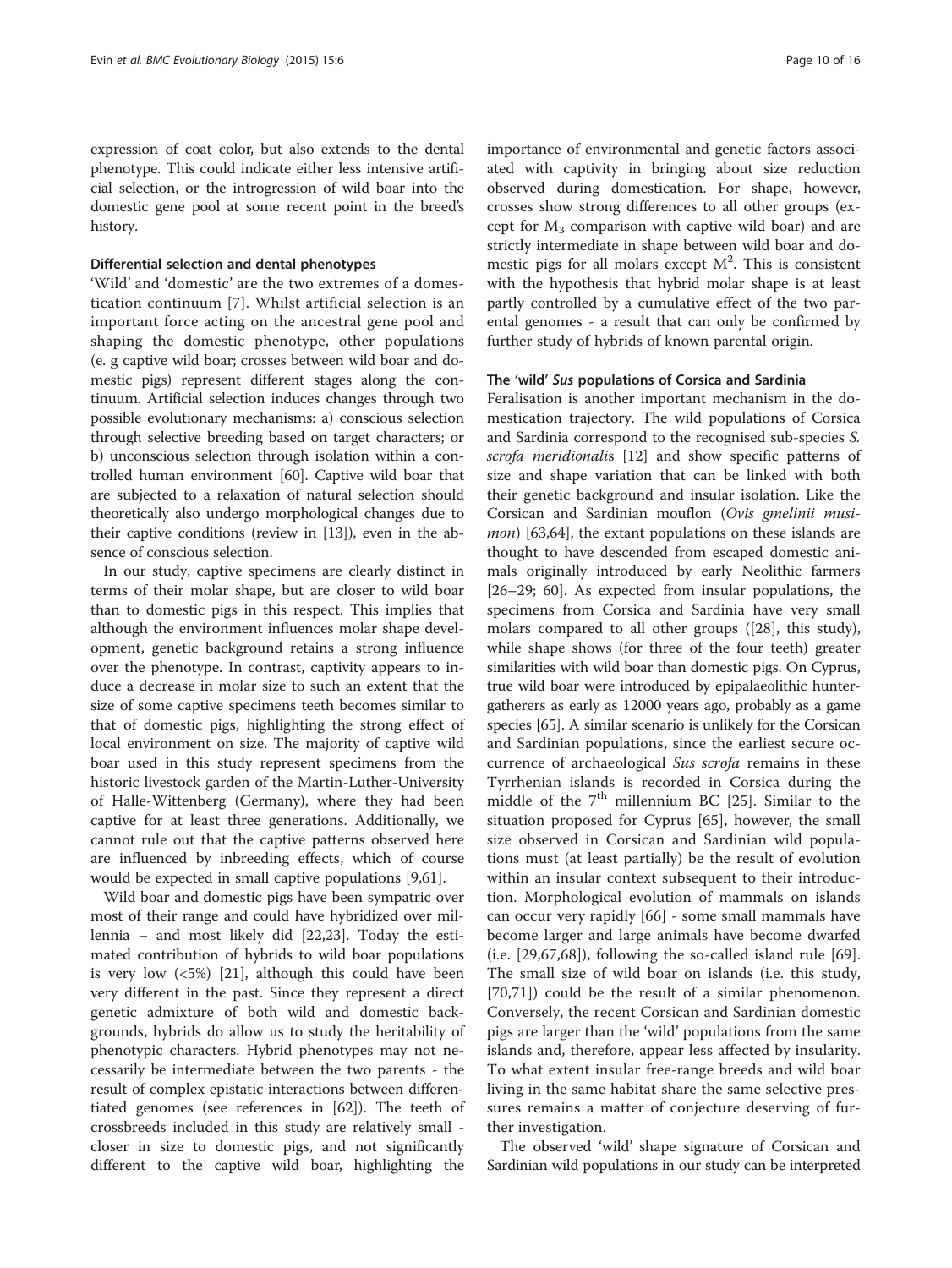through two separate hypotheses: 1) a return to a wild phenotype during the feralisation of introduced domestic pigs (through the actions of natural selection, founder effect and/or drift combined with a relaxation of artificial selection); or 2) the introduction of managed wild boar who maintained their wild phenotype through time. The first hypothesis implies that the domestic signature (as manifested by molar shape) could be (at least partially) a reversible process.

Interestingly, our study shows that (in three of the four teeth) from Corsican and Sardinian 'wild' populations, molar shape values cluster in close proximity to North African Sus scrofa algira from Morocco and Algeria [[12\]](#page-13-0). Such phenotypic affinity between insular wild populations and North-West African wild Suids (along with the European mitochondrial signature also noted in the latter [\[3](#page-13-0)[,27\]](#page-14-0)) may indicate that extant wild Sus populations from North West Africa are in fact feral populations of European origin - a scenario previously suggested for North East African Egyptian wild boar [\[72](#page-14-0)]. Our study does not, however, include modern Italian wild boar, which possess another distinctive mtDNA haplotype previously observed in Sardinian archaeological Sus specimens [[27\]](#page-14-0).

#### Conclusions

West Palaearctic Sus scrofa present a complex pattern of dental phenotypic variation. Despite the significant impact of domestication, the dental phenotype appears to remain strongly underpinned by the biogeographic origin of wild ancestral populations. Thus molar shape in Eurasian wild boar populations is biogeographically structured into clearly defined Western and Eastern clusters, most likely reflecting intensive selection within their most recent glacial refugia. In addition to this phenotypic structuring in the wild, strong and novel selective pressures were then applied to some wild boar during subsequent domestication, inducing additional rapid and diverse phenotypic change that resulted in novel domestic phenotypes not found in the wild populations. Domestic pigs, however, do not show greater variability in their molar shape compared with their wild counterparts, a result congruent with known genetic data. The diverse domestic pig breeds included in our analyses all show distinct dental phenotypes, most likely resulting from a combination of different selective pressures brought about by specific husbandry practices/ selection processes and specific local environments. Differences between true wild and captive wild boar highlight the influence of captivity as a primary source of morphological change, which may reflect those that occurred during the initial stages of domestication. In wild x domestic hybrids, the mode of inheritance of the dental phenotype appears strictly intermediate in (terms of molar shape at least) between the two parental phenotypes (for three of the four teeth), and closer to domestic pigs in terms of size.

In moving beyond the simple wild-domestic size dichotomy traditionally used when exploring the question of early animal domestication, this study has shown clear differences in the dental phenotype of wild, domestic, captive wild and hybrid Sus populations. As a result, the diverse forms - found all along the wild-domestic continuum - can now be explored in more detail in the zooarchaeological record through the application of GMM techniques. However, three lines of further investigation are required to conclusively test the various hypotheses developed here. First, non-insular feral and early Neolithic insular populations are required to properly contrast the effects of insularity and feralisation. Second, more specimens with known geographic origins, history, and breeding conditions are required to fully understand the effects of captivity and inbreeding on morphotype. Finally, integration with a genetic-based approach is essential for a fuller understanding of the hybrid phenotype, especially its mode of inheritance and more generally the relationship between phenotype and genotype during domestication.

#### Methods

#### Specimen sampling

A total of 1204 teeth (from specimens housed in international museum collections – see Table [5](#page-11-0) for sample sizes) belonging to 502 individuals (SI-Additional file [3](#page-13-0): Text 1) were analyzed: 407 upper second molars  $(M^2)$ , 206 upper third molars  $(M^3)$ , 382 lower second molars  $(M_2)$  and 209 lower third molars  $(M_3)$  (Table [5\)](#page-11-0). All specimens were adult with fully erupted molars, minus the specimens that were too worn for the protocol to be applied. Samples were accessed from the following institutions; the Museum für Naturkunde, Berlin; Zoologische Staatssammlung, München; Muséum National d'Histoire Naturelle, Paris; Muséum d'Histoire Naturelle, Genève; National Museum of Natural History, Washington; The Field Museum, Chicago; The American Museum of Natural History, New-York; and The Museum of Domesticated Animals of the Martin-Luther-University Halle-Wittenberg, Halle (Saale). Development of bunodont teeth of Sus scrofa ceases after mineralisation (Hillson, 2005) therefore, any differences observed should not be related to differences in growth once the teeth are fully erupted.

The specimens analyzed were divided into the four relevant categories - wild, domestic, captive wild, and hybrids (i.e. wild-domestic crosses - see Table [5\)](#page-11-0), plus the insular populations from Corsica and Sardinia. The wild and domestic specimens are the same as those analyzed in [[33,73\]](#page-14-0). These previous studies focused only on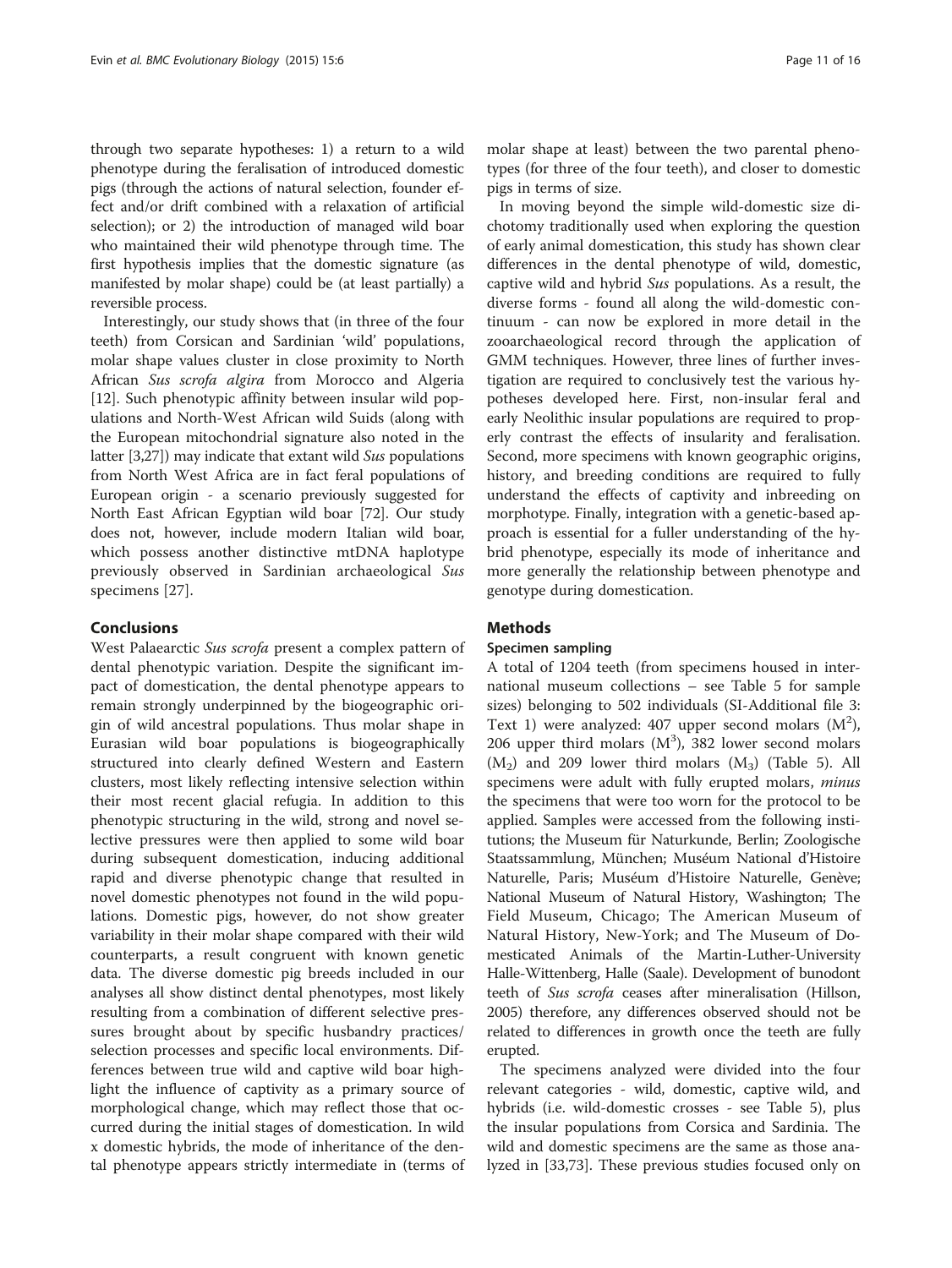#### <span id="page-11-0"></span>Table 5 Sample size by tooth and category

|                         |                            | $\mathsf{M}^2$      | $\mathsf{M}^3$ | M <sub>2</sub> | $\mathsf{M}_3$ |
|-------------------------|----------------------------|---------------------|----------------|----------------|----------------|
| Wild boar               | Algeria                    | $\overline{4}$      | $\circ$        | $\overline{4}$ | $\overline{4}$ |
|                         | Morocco                    | $\overline{4}$      | $\mathbf 0$    | 3              | 0              |
|                         | France                     | 51                  | 12             | 42             | 12             |
|                         | Switzerland                | 40                  | $\,8\,$        | 40             | 9              |
|                         | Germany                    | 68                  | 31             | 73             | 33             |
|                         | Poland                     | 52                  | 37             | 52             | 39             |
|                         | Syria                      | 5                   | $\mathbf 0$    | $\overline{4}$ | 0              |
|                         | Iraq                       | 5                   | 6              | 5              | $\overline{4}$ |
|                         | Turkey                     | 20                  | 8              | 15             | $\overline{7}$ |
|                         | Iran                       | 12                  | 15             | 12             | 14             |
|                         | Russia                     | $\overline{7}$      | 6              | $\,8\,$        | $\overline{7}$ |
| <b>Total wild boar</b>  |                            | 268                 | 123            | 258            | 129            |
| Corsican + Sardinian WB |                            | $5 + 13$            | $0 + 15$       | $5 + 11$       | $0 + 14$       |
| Domestic pigs           | Corsican                   | 6                   | $\circ$        | 17             | 5              |
|                         | Sardinian                  | $\overline{4}$      | $\circ$        | 4              | 0              |
|                         | Berkshire                  | 10                  | 6              | $\overline{7}$ | $\overline{7}$ |
|                         | Hannover Braunschweiger LS | $\overline{4}$      | 5              | $\overline{4}$ | 6              |
|                         | Edelschwein                | $\overline{7}$      | $\mathbf 0$    | 4              | 4              |
|                         | Cornwall                   | 6                   | 10             | 5              | 8              |
|                         | Mangalitza                 | 11                  | 5              | 6              | 3              |
|                         | Veredeltes LS              | 7                   | 9              | $\mathbf 0$    | 9              |
|                         | Tamworth                   | $\overline{4}$      | 5              | 3              | 0              |
|                         | Middle White               | $\mathsf{O}\xspace$ | $\mathbb O$    | 3              | 0              |
| <b>Total domestic</b>   |                            | 59                  | 40             | 53             | 42             |
| Captive wild            |                            | 25                  | $\overline{7}$ | 20             | 4              |
| Crosses $(F1 + F2)$     |                            | $8 + 29$            | $8 + 13$       | $7 + 28$       | $8 + 12$       |
| <b>Total</b>            |                            | 407                 | 206            | 382            | 209            |

Crosses are from first (F1) and second (F2) generations.

the ability of size and shape to distinguish between the wild or domestic status of specimens with the aim of identifying archaeological remains. Wild specimens used in the study are of known geographic origin (country) across the west Palaeartic, domestic specimens represent specific traditional breeds with recognized origins (Table 5). We selected Western European breeds from England (Berkshire, Tamworth, Middle White and Cornwall), Southern European breeds (Corsican and Sardinian breeds that showed no significant differences and were pooled for all the analyses), and two types of Middle European varieties: traditional German breeds, which have been influenced by English bloodlines: Deutsches Edelschwein, Hannover Braunschweiger Landschwein and Veredeltes Landschwein; and finally, the traditional Hungarian landrace Mangalitza. Specimens of crosses (F1s and F2s) between domestic and wild pigs were sourced from the 'Museum of Domesticated Animals' at Halle,

Germany. Because molar size and shape of first and second-generation wild-domestic crosses do not differ statistically in any comparisons (all MANOVA and Wilcoxon tests  $p > 0.05$ ), they were pooled for all analyses.

Captive wild specimens derive from various German institutions - the majority from 'The Museum of Domesticated Animals', where they were likely grown for 3 to 5 generations, or kept for much longer in captivity before being bought by the institute in 1882.

Only groups with more than two specimens were analyzed, and all specimens were adults. Data from males and females were pooled after ensuring that the results were not influenced by sexual dimorphism.

## Geometric morphometric approaches

Phenotypic variation was assessed from landmarks and sliding semi-landmarks on the second and third upper and lower molars using geometric morphometric methods,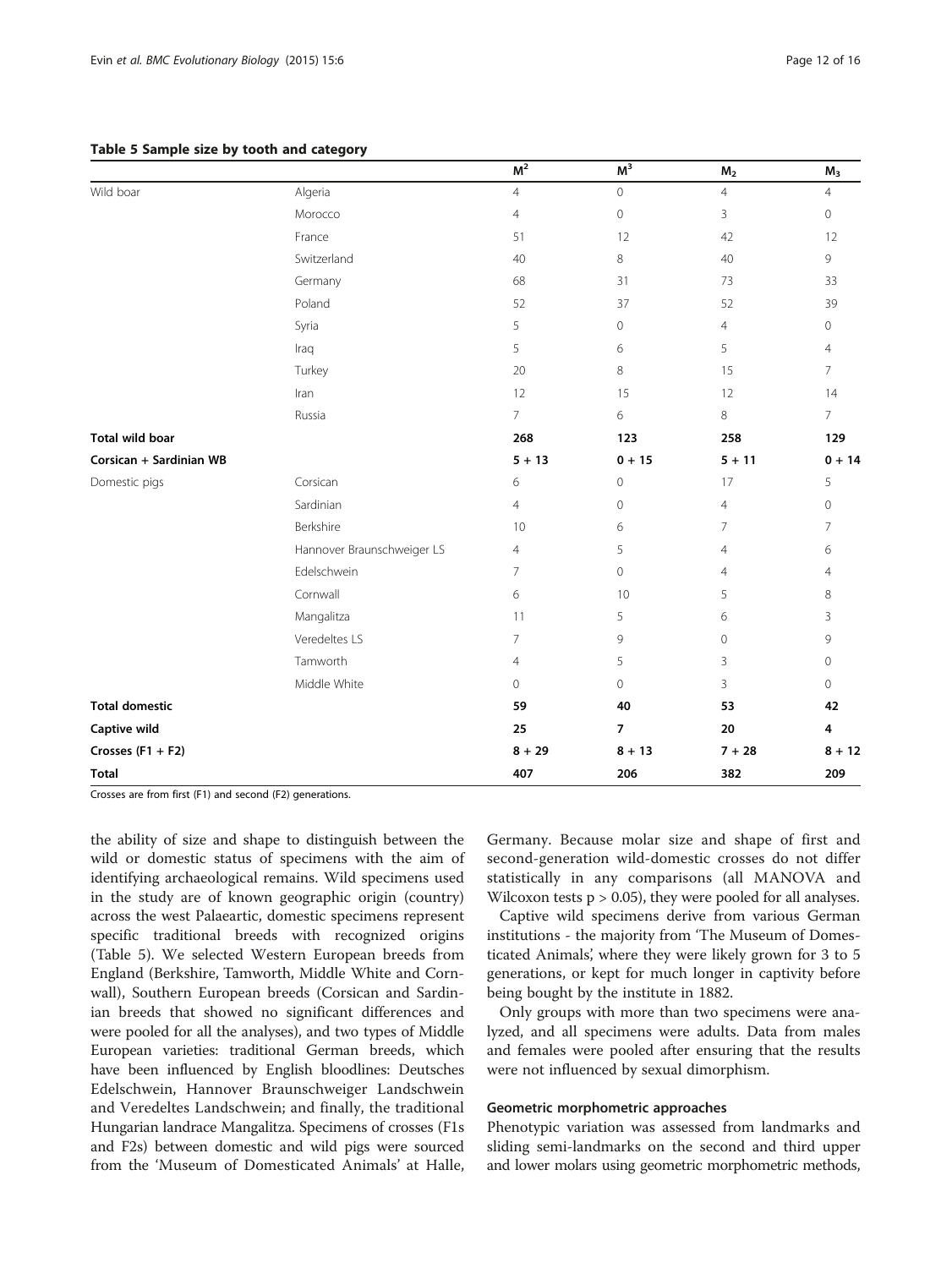following the protocol detailed in SI-Figure [1](#page-2-0) and [\[33](#page-14-0)]. Each tooth was photographed in the occlusal view using a Reflex Camera (Nikon D90) coupled with a micro lens (AF-S Micro Nikkor 60 mm). The parallax was controlled by the symmetry of the anterior cusps of the teeth, and a centimeter scale was added to the pictures. 2D landmark coordinates were digitized within the occlusal surface and sliding semi-landmarks along the outline of the curves (see [\[33](#page-14-0)] and SI-Figure [1](#page-2-0)) using tpsDig2 v2.16 (http://life.bio.sunysb.edu/morph/, [[74\]](#page-14-0)). Semi-landmarks were recorded as equidistant points along two (for  $\rm M^2$ ,  $\rm M_2$  and  $\rm M^3)$  or four (for  $\rm M_3)$  curves that were delimited by extra landmarks, later one transformed as sliding semi-landmarks (SI-Figure [1\)](#page-2-0). All photographs and measurements were taken by the lead author (AE).

The specimens were superimposed using a Generalized Procrustes Analysis [\[75,](#page-14-0)[76](#page-15-0)]) and the sliding semilandmarks were allowed to slide along a chord drawn between the adjacent points and localized to minimize the sum of Procrustes distances between each individual and the mean shape [[77-80\]](#page-15-0). The superimposition and sliding process were carried out in TPS Relw v1.49 (http://life.bio.sunysb.edu/morph/, [\[81\]](#page-15-0)). Shape coordinates (aligned specimens) and centroid size were saved and analysed using the library "Rmorph" [[82](#page-15-0)] for 'R' [[83](#page-15-0)].

Differences in the logarithm of centroid size between groups were illustrated with boxplots, and their significance tested with Wilcoxon rank tests for two-group comparisons and Kruskal-Wallis tests when more than two groups were compared. Differences in shape were tested using one-way MANOVA, with shape as the dependent variable and group as a factor, and Canonical Variate Analyses (CVA) paired with leave-one-out cross validation. Differences along CVA axes were visualized by computation of the deformations along the factorial axes by multivariate regression [[84\]](#page-15-0). Due to the relatively small number of specimens and the large number of variables, we reduced the dimensionality of the data (coordinates after superimposition) using the ordination technique of principal component analysis (PCA) (i.e. [\[85](#page-15-0),[86\]](#page-15-0)). We then used the dimensionality reduction method proposed by [[85](#page-15-0)] that recommends "select [ing] the number of retained components in each analysis so as to minimize the total cross-validated misclassification percentages" ([\[85\]](#page-15-0), p. 152). For each analyses of variance and discriminant analyzes of shape, we therefore used the N first components of the PCA that maximize the variability between the *a priori* defined groups. As unbalanced design (differences in the number of specimen by groups) can affect crossvalidation results of the CVA (e.g. [[33](#page-14-0)[,87](#page-15-0)]), percentages of cross validation were obtained using 1000 resampled datasets following [[33](#page-14-0)] and correspond to the

upper  $95<sup>th</sup>$  percentiles of the distribution obtained for groups of same size. The overall phenotypic similarities between groups were depicted using neighbor-joining networks (unrooted trees) computed from the Mahalanobis'  $D^2$  distances [[88\]](#page-15-0).

Only where differences in size were found, allometry was tested using multivariate regression of shape (PCA axes) on log-transformed centroid size, and homogeneity of the allometric patterns among groups was assessed using MANCOVAs with shape as the dependent variable, log centroid size as a covariate and group as a factor. To quantify the importance of allometry during domestication we contrasted the percentages of correct cross validation calculated with shape and allometry-free residuals. Allometry-free residuals were obtained by removing the effect of log centroid size on shape (PCA axes) using a pooled within-group regression [[82](#page-15-0)].

To compare the amount of variation of both size and shape within wild boar and domestic pigs we computed the distances between each specimen and the consensus of its group using respectively the Euclidian distance between the log of the centroid sizes, and between the coordinates in the tangent space (i.e. the distances between the specimen and the consensus of the group). The variance of the wild and domestic pigs for size and shape were then compared using a Fligner-Killeen test of homogeneity of variances.

Differences in size, shape, and allometry between each of the three following groups: captive wild boars, hybrids and insulars, and the two extremes of the domestication process (wild boar and domestic pig) were tested with Wilcoxon test for size, MANOVA for shape and MAN-COVA for allometry. To measure the proximity of the wild and domestic forms with each of the groups of interest we used Mahalanobis  $D^2$  distances computed separately for log-transformed centroid size and shape. As sample size heterogeneity can affect discriminant re-sults (e.g. [[33](#page-14-0)[,87\]](#page-15-0)) and therefore Mahalanobis  $D^2$ , we computed distributions of the distances from 1000 resamples of groups of same size. The smallest distances will reflect a greater proximity between the group of interest and either the wild boar or the domestic pigs. The distance distributions were compared using a Wilcoxon's test.

Due to the high number of statistical tests performed, the significance of the  $p$  values was assessed after adjustment for multiple comparisons following [\[89](#page-15-0)]. All statistical and morphometric analyzes were performed using R v 2.13.1 [[83\]](#page-15-0), with the 'ade4' [[90\]](#page-15-0), 'ape' [\[91](#page-15-0)], 'Rmorph' [[82](#page-15-0)] libraries and newly designed R functions (available upon request). Centroid size, Procruste residuals and grouping factors have been deposited in the LabArchives database (doi: 10.6070/H4ZK5DNC DOI:10.6070/ H4ZK5DNC#doi, [\[92](#page-15-0)]).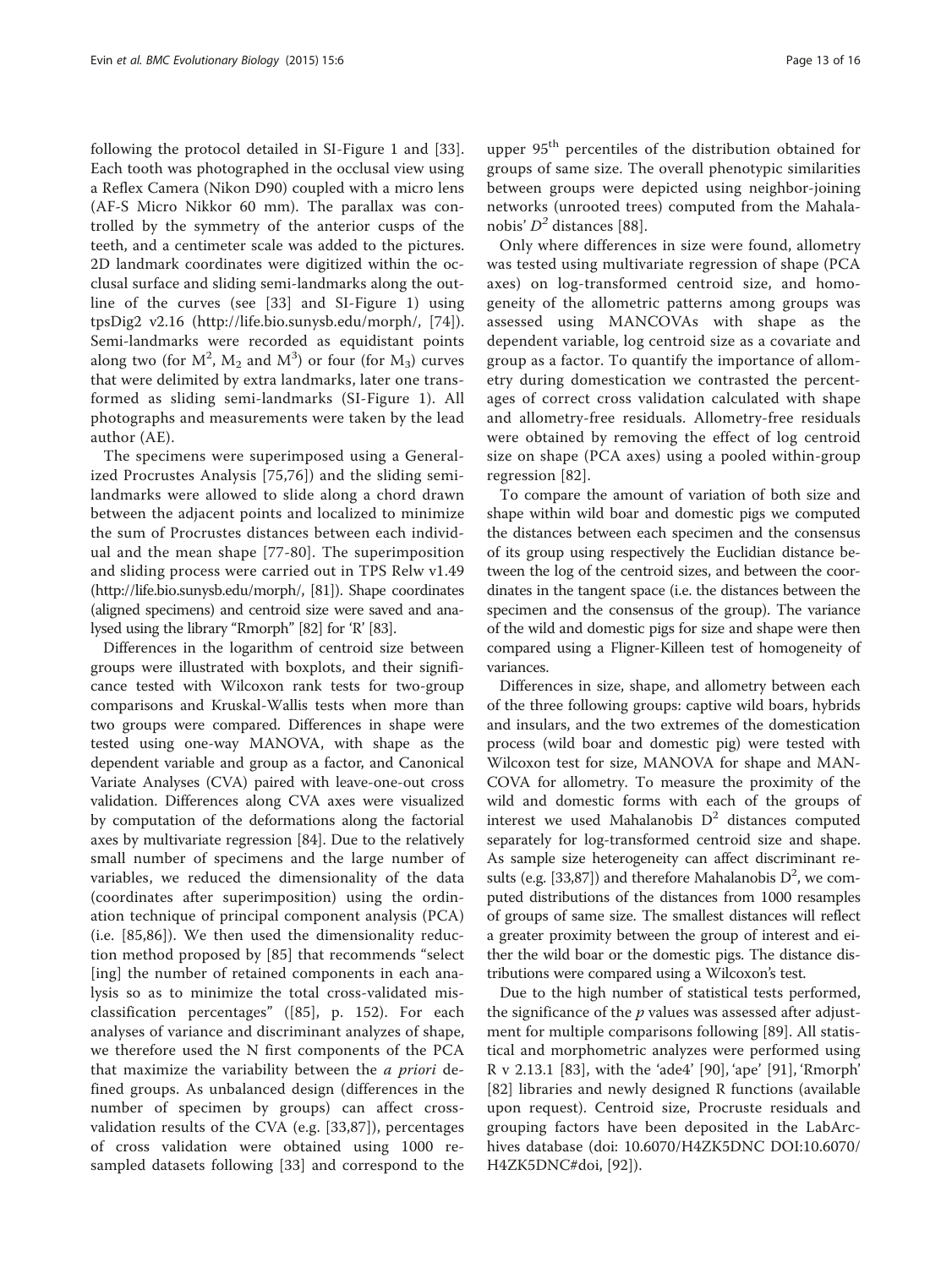#### <span id="page-13-0"></span>Availability of supporting data

The data sets supporting the results of this article are available in the LabArchives repository, [\[http://dx.doi.](http://dx.doi.org/10.6070/H4ZK5DNC) [org/10.6070/H4ZK5DNC](http://dx.doi.org/10.6070/H4ZK5DNC)].

# Additional files

[Additional file 1: Figure S1.](http://www.biomedcentral.com/content/supplementary/s12862-014-0269-x-s1.pdf) Position of landmarks (in blue) and semilandmarks (in red) used for  $M^2$  (A),  $M^3$  (B),  $M_2$  (C) and  $M_3$  (D). Landmarks along the outline were used to define the start and end points of the curves resampled with equidistant points. Then all the landmarks and equidistant points along the outline were analysed as semi-landmarks.  $M^2$ were measured by 10 landmarks in the occlusal view, and 58 semilandmarks along the outline.  $M^3$  was measured by 8 landmarks and 68 semi-landmarks.  $M_2$  were measured by 7 landmarks and 68 semilandmarks and M<sub>3</sub> was measured by 8 landmarks and 91 semi-landmarks.

**[Additional file 2: Table S1.](http://www.biomedcentral.com/content/supplementary/s12862-014-0269-x-s2.xlsx)**  $M^2$  size (lower triangle) and shape (upper triangle) differences between groups. The table shows p-values of pairwise Wilcoxon tests for size and MANOVA for shape. Results are provided for each tooth separately. P-values were adjusted for multiple comparisons. WB: wild boar, DP: domestic pig, Hann. Braunschw.: Hannover Braunschweiger Landschwein, LS: Landschwein. Table S2.  $M<sup>3</sup>$  size (lower triangle) and shape (upper triangle) differences between groups. The table shows p-values of pairwise Wilcoxon tests for size and MANOVA for shape. Results are provided for each tooth separately. P-values were adjusted for multiple comparisons. WB: wild boar, DP: domestic pig, Hann. Braunschw.: Hannover Braunschweiger Landschwein, LS: Landschwein. Table S3. M<sub>2</sub> size (lower triangle) and shape (upper triangle) differences between groups for lower M2. The table shows p-values of pairwise Wilcoxon tests for size and MANOVA for shape. Results are provided for each tooth separately. P-values were adjusted for multiple comparisons. WB: wild boar, DP: domestic pig, Hann. Braunschw.: Hannover Braunschweiger Landschwein, LS: Landschwein. Table S4. M<sub>3</sub> size (lower triangle) and shape (upper triangle) differences between groups. The table shows p-values of pairwise Wilcoxon tests for size and MANOVA for shape. Results are provided for each tooth separately. P-values were adjusted for multiple comparisons. WB: wild boar, DP: domestic pig, Hann. Braunschw.: Hannover Braunschweiger Landschwein, LS: Landschwein.

[Additional file 3: Text 1.](http://www.biomedcentral.com/content/supplementary/s12862-014-0269-x-s3.docx) List of all specimens included in the study.

#### Competing interests

The authors declare that they have no competing interests.

#### Authors' contributions

AE collected the data and computed the analyses with contributions from TC and JO. TC, KD, USV and GL conceived the study, and participated in its design and coordination. RS helped in interpreting the results. AE wrote a first draft with contributions from all the other authors. All authors participated to the writing and read and approved the final manuscript.

#### Acknowledgements

We thank the institutions and individuals that provided access to collections, especially the curators of the Museum für Naturkunde, Berlin; Zoologische Staatssammlung, München; Muséum National d'Histoire Naturelle, Paris; Muséum d'Histoire Naturelle, Genève; National Museum of Natural History, Washington; The Field Museum, Chicago and The American Museum of Natural History, New-York. We also thank Jean-Denis Vigne, Nelly Gidaszewski, Vincent Debat and Mathieu Joron for fruitful discussions. This work was supported by a research grant from the Natural Environment Research Council, UK (grant number NE/F003382/1).

#### Author details

<sup>1</sup>Department of Archaeology, University of Aberdeen, St. Mary's Building, Elphinstone Road, Aberdeen, UK. <sup>2</sup>CNRS-Muséum National d'Histoire Naturelle, UMR 7209, Archéozoologie, Archéobotanique : Sociétés, Pratiques et Environnement, 55 rue Buffon, 75005 Paris, France. <sup>3</sup>Group Animal Breeding, Institute of Agricultural and Nutritional Sciences (IANS), Martin-Luther-University Halle-Wittenberg, Theodor-Lieser-Str, 11 D-06120,

Halle/Saale, Germany. <sup>4</sup>Department of Archaeology, Simon Fraser University Education Bulding 9635, 8888 University Dr, Burnaby, BC V5A, Canada. 5 Department of Anthropology, Durham University, South Road, Durham DH1 3LE, UK. <sup>6</sup>Durham Evolution and Ancient DNA, Department of Archaeology, Durham University, South Road, Durham DH1 3LE, UK.

#### Received: 9 July 2014 Accepted: 11 December 2014 Published online: 04 February 2015

#### References

- 1. Bartley MM. Darwin and domestication: Studies on inheritance. J Hist Biol. 1992;25:307–33.
- 2. Darwin C. The Variation of Animals and Plants under Domestication. London: Murray, John; 1868.
- 3. Larson G, Cucchi T, Fujita M, Matisoo-Smith E, Robins J, Anderson A, et al. Phylogeny and ancient DNA of Sus provides insights into neolithic expansion in Island Southeast Asia and Oceania. Proc Natl Acad Sci U S A. 2007;104:4834–9.
- 4. Rubin C-J, Megens H-J, Barrio MA, Maqbool K, Sayyab S, Schwochow D, et al. Strong signatures of selection in the domestic pig genome. Proc Natl Acad Sci U S A. 2012;109:19529–36.
- 5. Groenen MAM, Archibald AL, Uenishi H, Tuggle CK, Takeuchi Y, Rothschild MF, et al. Analyses of pig genomes provide insight into porcine demography and evolution. Nature. 2012;491:393–8.
- 6. Albarella U, Dobney K, Rowley-Conwy P. Size and shape of the Eurasian wild boar (Sus scrofa), with a view to the reconstruction of its Holocene history. Environ Archaeol. 2009;14:103–36.
- 7. Vigne J. The origins of animal domestication and husbandry : A major change in the history of humanity and the biosphere. C R Biol. 2011;334:171–81.
- 8. Mayer JJ, Brisbin IL. Wild Pigs in the United States: Their History, Comparative Morphology, and Current Status. Athens and london: University of Georgia Press; 1991.
- 9. Price EO. Animal Domestication and Behavior. Wallingford, New York: CABI Publishing; 2002.
- 10. Rowley-Conwy P, Albarella U, Dobney K. Distinguishing Wild Boar from Domestic Pigs in Prehistory: A Review of Approaches and Recent Results. J World Prehistory. 2012;25:1–44.
- 11. Groves CP. Ancestors for the Pigs: Taxonomy and Phylogeny of the Genus Sus. Canberra, Australia: Australian National University; 1981.
- 12. Groves CP. Current views on taxonomy and zoogeography of the genus Sus. In: Albarella U, Dobney K, Rowley-Conwy P, editors. Pigs and Humans: 10,000 years of interaction. Oxford: Oxford University Press; 2007. p. 15–29.
- 13. O'Regan HJ, Kitchener AC. The effects of captivity on the morphology of captive, domesticated and feral mammals. Mamm Rev. 2005;35:215–30.
- 14. Porter V. Mason's World Dictionnary of Liverstock Breeds, Types and Varieties. 5th ed. Wallingford, UK: CABI Publishing; 2002.
- 15. Porter V. Pigs, A Handbook to the Breeds of the World. East Sussex, UK: Helm Information Ltd; 1993.
- 16. McDade L. Hybrids and phylogenetic systematics I. Patterns of character expression in hybrids and their implications for cladistic analysis. Evolution. 1990;44:1685–700.
- 17. Rieseberg LH, Ellstrand NC, Arnold M. What Can Molecular and Morphological Markers Tell Us About Plant Hybridization? CRC Crit Rev Plant Sci. 1993;12:213–41.
- 18. Randi E, Apollonio M, Toso S. The systematics of some italian populations of wild boar (Sus scrofa L.): a craniometric and electrophoretic analysis. Zeitschrift für Säugetierkd. 1989;54:40–56.
- 19. Apollonio M, Randi E, Toso S. The systematics of the wild boar (Sus scrofa L.) in Italy. Bolletino di Zool. 1988;55:213–21.
- 20. Genov P, Nikolovg H, Massei G, Gerasimov S. Craniometrical analysis of Bulgarian wild boar ( Sus scrofa ) populations. J Zool. 1991;225:309–25.
- 21. Scandura M, Iacolina L, Apollonio M. Genetic diversity in the European wild boar Sus scrofa: phylogeography, population structure and wild x domestic hybridization. Mamm Rev. 2011;41:125–37.
- 22. Larson G, Burger J. A population genetics view of animal domestication. Trends Genet. 2013;29:197–205.
- 23. Marshall FB, Dobney K, Denham T, Capriles JM. Evaluating the roles of directed breeding and gene flow in animal domestication. Proc Natl Acad Sci. 2014;111:6153–8.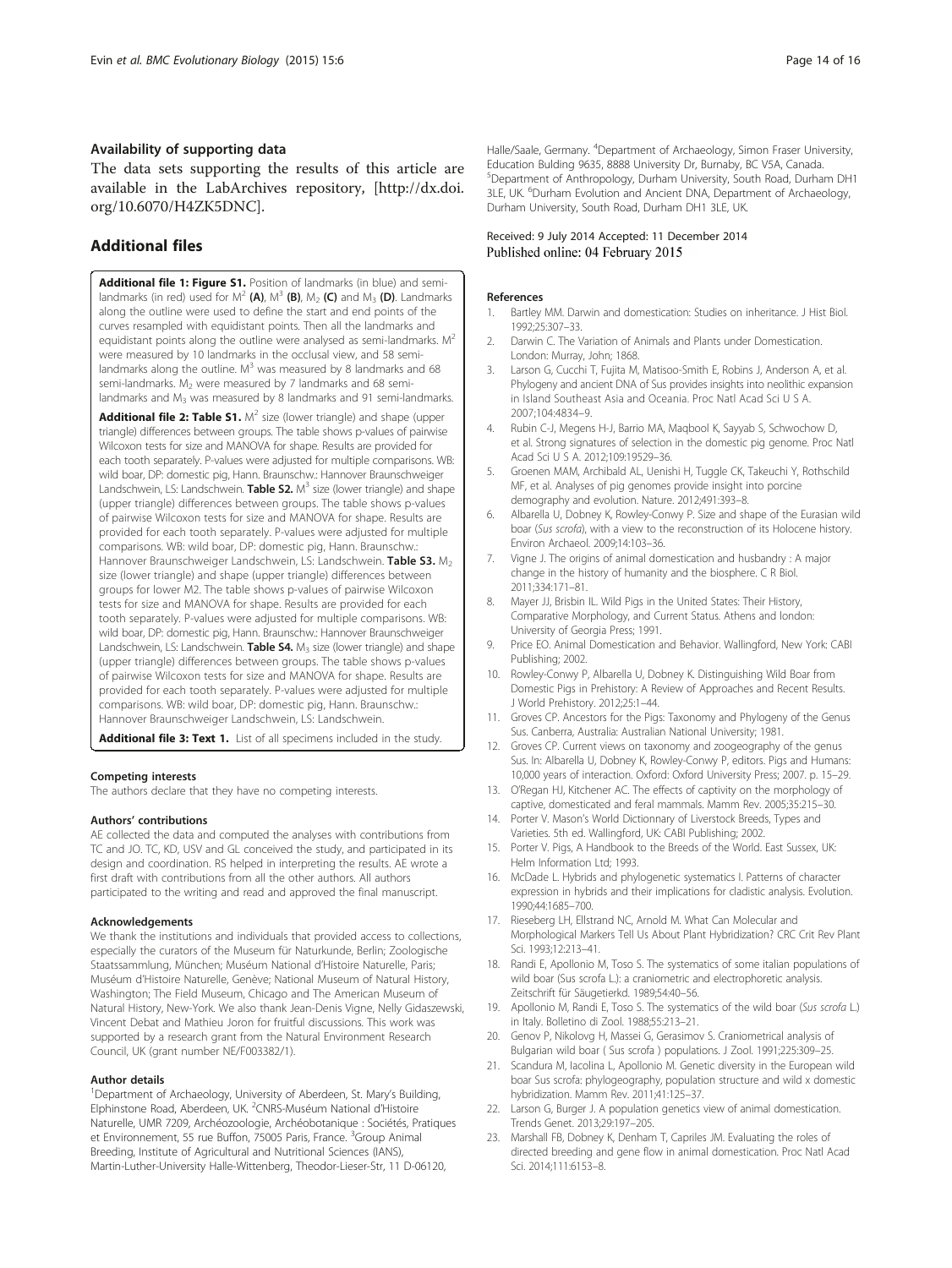- <span id="page-14-0"></span>24. Long JL. Introduced Mammals of the World. Collingwood: CSIRO Publishing; 2003. p. 589.
- 25. Vigne J-D. Les Mammifères Post-Glaciaires de Corse. Etude Archéozoologique. Ed. du CNRS. Paris: XXVI° supplément à "Gallia Préhistoire"; 1988.
- 26. Vigne J-D. Zooarchaeology and the biogeographical history of the mammals of Corsica and Sardinia since the last ice age. Mamm Rev. 1992;22:87–96.
- 27. Larson G, Dobney K, Albarella U, Fang M, Matisoo-Smith E, Robins J, et al. Worldwide phylogeography of wild boar reveals multiple centers of pig domestication. Science. 2005;307:1618–21.
- 28. Albarella U, Manconi F, Rowley-Conwy P, Vigne J-D. Pigs of Corsica and Sardinia: a biometrical re-evaluation of their status and history. J Intercult Interdiscip Archaeol 2006;285–302
- 29. Foster JB. Evolution of Mammals on Islands. Nature. 1964;202:234–5.
- 30. Mayr E. The challenge of island faunas. Aust Nat Hist. 1967;15:359–74.
- 31. Vigne J-D, Peters J, Helmer D. The First Steps of Animal Domestication: New Archaeozoological Techniques (Proceedings of the 9th ICAZ Conference). Oxford: Oxbow Books Limited; 2005.
- 32. Cucchi T, Hulme-Beaman A, Yuan J, Dobney K. Early Neolithic pig domestication at Jiahu, Henan Province, China: clues from molar shape analyses using geometric morphometric approaches. J Archaeol Sci. 2011;38:11–22.
- 33. Evin A, Cucchi T, Cardini A, Strand Vidarsdottir U, Larson G, Dobney K. The long and winding road: identifying pig domestication through molar size and shape. J Archaeol Sci. 2013;40:735–43.
- 34. Seetah K, Cucchi T, Dobney K, Barker G. A geometric morphometric re-evaluation of the use of dental form to explore differences in horse ( Equus caballus ) populations and its potential zooarchaeological application. J Archaeol Sci. 2014;41:904–10.
- 35. Owen J, Dobney K, Evin A, Cucchi T, Larson G, Strand Vidarsdottir U. The zooarchaeological application of quantifying cranial shape differences in wild boar and domestic pigs (Sus scrofa) using 3D geometric morphometrics. J Archaeol Sci. 2014;43:159–67.
- 36. Cucchi T, Fujita M, Dobney K. New insights into pig taxonomy, domestication and human dispersal in Island South East Asia: molar shape analysis of Sus remains from Niah Caves, Sarawak. Int J Osteoarchaeol. 2009;19:508–30.
- 37. Scandura M, Iacolina L, Crestanello B, Pecchioli E, Di Benedetto MF, Russo V, et al. Ancient vs. recent processes as factors shaping the genetic variation of the European wild boar: are the effects of the last glaciation still detectable? Mol Ecol. 2008;17:1745–62.
- 38. Pond WG, Mersmann HJ. Biology of the Domestic Pig. Ithaca, New York: Cornell University Press; 2001.
- 39. Vigne J-D. Faciès culturels et sous-système technique de l'acquisition des ressources animales. Application au Néolithique ancien méditerranéen. In: Rencontres Méridionales de Préhistoire récente. Deuxième session, Arles, 1996. Antibes: Editions APDCA; 1998. p. 27–45.
- 40. Rehfeldt C, Henning M, Fiedler I. Consequences of pig domestication for skeletal muscle growth and cellularity. Livest Sci. 2008;116:30–41.
- 41. Clutton-Brock J. A Natural History of Domesticated Mammals. Cambridge: Cambridge University Press; 1988.
- 42. Albarella U, Dobney K, Rowley-Conwy P. The domestication of the Pig (Sus scrofa): New Challenges and Approaches. In: Zeder MA, Bradley DG, Emshwiller E, Smith BD, editors. Documenting domestication: new genetic and archaeological paradigms. Berkley: University of California Press; 2006. p. 209–27.
- 43. Dobney K, Cucchi T, Larson G. The Pigs of Island Southeast Asia and the Pacific: New Evidence for Taxonomic Status and Human-Mediated Dispersal. Asian Perspect. 2009;44:59–74.
- 44. Wayne RK. Cranial Morphology of Domestic and Wild Canids: The Influence of Development on Morphological Change. Evolution. 1986;40:243–61.
- 45. Drake AG, Klingenberg CP. Large-Scale Diversification of Skull Shape in Domestic Dogs: Disparity and Modularity. Am Nat. 2010;175:289–301.
- 46. Wilcox B, Walkowicz C. The Atlas of Dog Breeds of the World. 5th ed. Neptune City: T.F.H. Publications; 1995.
- 47. Caumul R, Polly PD. Phylogenetic and environmental components of morphological variation: skull, mandible, and molar shape in marmots (Marmota, Rodentia). Evolution. 2005;59:2460–72.
- 48. Ervynck A, Dobney K, Hongo H, Meadow R. Born Free? New Evidence for the Status of Sus scrofa at Neolithic Çayönü Tepesi (Southeastern Anatolia, Turkey). Paléorient. 2001;27:47–73.
- 49. Evin A, Girdland Flink L, Balaçsescu A, Popovici D, Adreescu R, Bailey D, et al. Unravelling the complexity of domestication: A case study using morphometrics and aDNA analyses of archaeological pigs from Romania. Philos Trans R Soc Lond B Biol Sci. 2015;370(1660):pii: 20130616.
- 50. Renaud S, Pantalacci S, Quéré J-P, Laudet V, Auffray J-C. Developmental constraints revealed by co-variation within and among molar rows in two murine rodents. Evol Dev. 2009;11:590–602.
- 51. Alexandri P, Triantafyllidis A, Papakostas S, Chatzinikos E, Platis P, Papageorgiou N, et al. The Balkans and the colonization of Europe : the post-glacial range expansion of the wild boar, Sus scrofa. J Biogeogr. 2012;39:713–23.
- 52. Genov PV. A review of the cranial characteristics of the Wild Boar (Sus scrofa Linnaeus 1758), with systematic conclusions. Mamm Rev. 1999;29:205–34.
- 53. Bergmann C. Über die Verhältnisse der Wärmeökonomie der Thiere zu ihrer Grösse. Gottinger Stud. 1847;3:595–708.
- 54. Rensch B. Some problems of geographical variation and species formation. Proc Linn Soc London. 1938;150:275–85.
- 55. Meiri S, Dayan T. On the validity of Bergmann's rule. J Biogeogr. 2003;30:331–51.
- 56. Davis SJM. The effects of temperature change and domestication on the body size of late pleistocene to holocene mammals of Israel. Paleobiology. 1981;7:101–14.
- 57. Weaver ME, Ingram DL. Morphological Changes in Swine Associated with Environmental Temperature. Ecology. 1969;50:710–3.
- 58. Schaaf A. Beziehung zwischen Körper-, Skelett- und Schädelmaßen und dem Ansatz von Fleisch und Fett beim Schwein. In: Wissenschaftliche Abhandlungen, Vol. 2, Deutsche Akademie der Landwirtschaft zu Berlin. Leipzig: Hirzel; 1953.
- 59. Fang M, Larson G, Ribeiro HS, Li N, Andersson L. Contrasting mode of evolution at a coat color locus in wild and domestic pigs. PLoS Genet. 2009;5:e1000341.
- 60. Zohary D, Tchernov E, Horwitz LK. The role of unconscious selection in the domestication of sheep and goats. J Zool. 1998;245:129–35.
- 61. Lacy RC, Petric A, Warneke M. Inbreeding and outbreeding in captive populations of wild animal species. In: The Natural History of Inbreeding and Outbreeding: Theoretical and Empirical Perspectives. Thornhill NW. Chicago, Illinois: University of Chicago Press; 1993. p. 352–74.
- 62. Renaud S, Alibert P, Auffray J-C. Mandible shape in hybrid mice. Naturwissenschaften. 2009;96:1043–50.
- 63. Poplin F, Vigne J-D. Observations sur l'origine des ovins en Corse. Congrès de la Société Préhistorique de France, XX ème Session, Quercy, 1979. Société Préhistorique Fr. 1983;2:238–45.
- 64. Poplin F. Origine du Mouflon de Corse dans une nouvelle perspective paléontologique: par marronnage. Ann Génétique Sélection Anim. 1979;11:133–43.
- 65. Vigne J-D, Zazzo A, Saliège J-F, Poplin F, Guilaine J, Simmons A. Pre-Neolithic wild boar management and introduction to Cyprus more than 11,400 years ago. Proc Natl Acad Sci U S A. 2009;106:16135–8.
- 66. Millien V. Morphological evolution is accelerated among island mammals. PLoS Biol. 2006;4:e321.
- 67. Lomolino MV. Body size of mammals on islands: the island rule reexamined. Am Nat. 1985;125:310–6.
- 68. Lomolino MV. Body size evolution in insular vertebrates: generality of the island rule. J Biogeogr. 2005;32:1683–99.
- 69. Van Valen LM. Pattern and the balance of nature. Evol Theory. 1973;1:31–49.
- 70. Kruska D, Röhrs M. Comparative–quantitative investigations on brains of feral pigs from the Galapagos Islands and of European domestic pigs. Z Anat Entwicklungsgesch. 1974;144:61–73.
- 71. McIntosh GH, Pointon A. The Kangaroo Island strain of pig In biomedical research. Aust Vet J. 1981;57:182–5.
- 72. Manlius N, Gautier A. Le sanglierr en Egypte. Comptes Rendus l'Académie des Sci - Sci la vie. 1999;322:573–7.
- 73. Evin A, Cucchi T, Escarguel G, Owen J, Larson G, Strand Vidarsdottir U, et al. Using traditional biometrical data to distinguish West Palearctic wild boar and domestic pigs in the archaeological record: New methods and standards. J Archaeol Sci. 2014;43:1–8.
- 74. Rohlf FJ. tpsDig, Digitize Landmarks and Outlines, Version 2.16. Stony Brook, NY: State University of New York at Stony Brook; 2010 [[http://life.bio.sunysb.](http://life.bio.sunysb.edu/morph/) edu/morph/l
- 75. Rohlf FJ, Slice D. Extensions of the Procrustes Method for the Optimal Superimposition of Landmarks. Syst Biol. 1990;39:40–59.